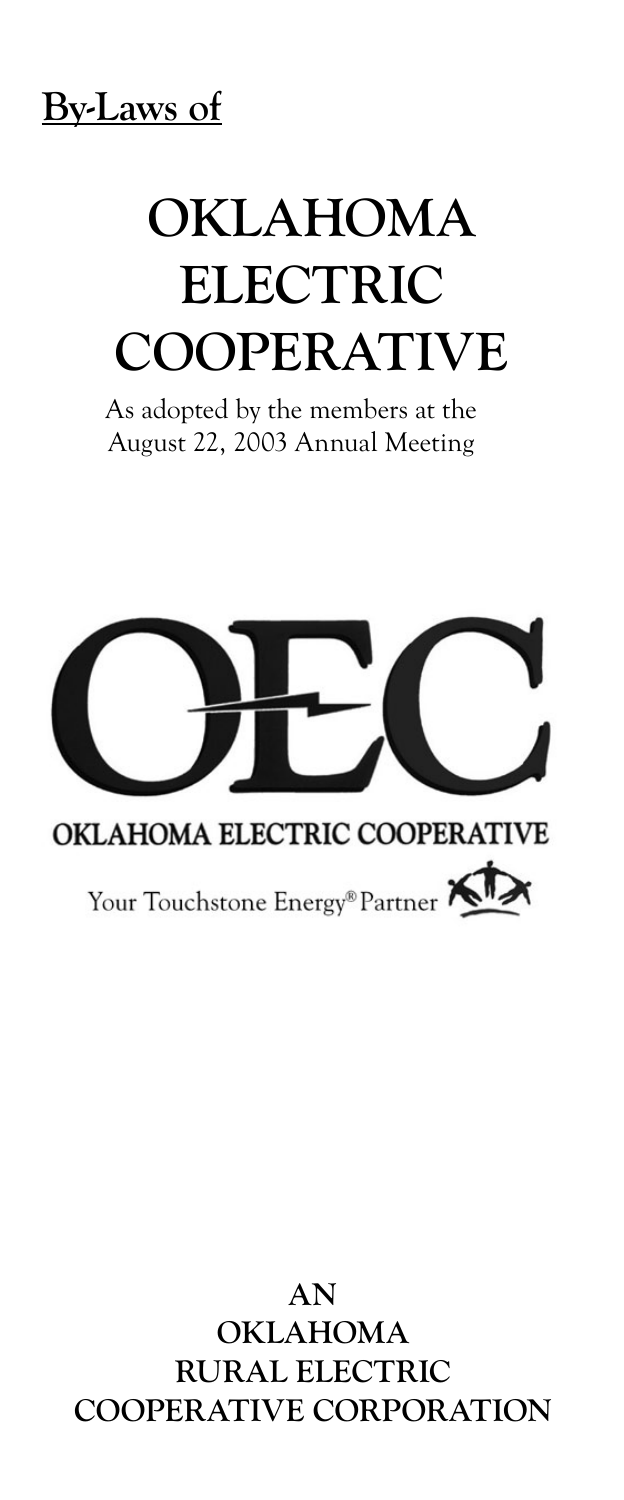#### **2003 REVISED BYLAWS FOR OKLAHOMA ELECTRIC COOPERATIVE Norman, Oklahoma**

#### **ARTICLE I MEMBERSHIP**

**Section 1.01 - Eligibility.** The following shall be eligible to become a member of, and, at one or more premises owned or directly used or occupied by the applicant, to receive electric service from, Oklahoma Electric Cooperative (hereinafter called the "Cooperative"): any natural person, firm, association, electric membership corporation, foreign electric cooperative, corporation, domestic or foreign, business or other trust, partnership, Federal agency, state or political subdivision or agency thereof, or any body politic (each hereinafter referred to as "person," "member," "applicant," "her," "him," or "his"). No person shall hold more than one membership in the Cooperative, and no membership shall be transferable except as provided in these Bylaws.

**Section 1.02 - Application for Membership; Renewal of Prior Application.** Application for membership shall be made in writing on such forms as may be provided therefor by the Cooperative. The applicant shall agree to purchase electric power and energy from the Cooperative and to be bound by and to comply with all of the other provisions of the Cooperative's Articles of Incorporation and Bylaws, and all rules, regulations, rate classifications and rate schedules established pursuant thereto, as all the same then exist or may thereafter be adopted or amended (the obligations embraced by such agreement being hereinafter called "membership obligations"). With respect to any particular applicant for which the Board of Trustees shall require it, such application shall be accompanied by a supplemental contract, executed by the applicant on such form as is provided therefor by the Cooperative. The membership application shall be accompanied by the membership fee provided for in Section 1.03., together with any service security deposit, service connection deposit or fee, facilities extension deposit, or contribution in aid of construction that may be required by the Cooperative (hereinafter called "other payments, if any"). The membership fee and other payments, if any, shall be refunded in the event the application is denied.

**Section 1.03 - Membership Fee; Service Connection Deposit or Fee; Service Security and Facilities Extension Deposits; Contribution in Aid of Construction.** A non-refundable membership fee shall be as fixed from time to time by the Board of Trustees. The membership fee, together with other payments, if any, shall entitle the member to one service connection. A service connection deposit fee, in such amount as shall be prescribed by the Cooperative, together with other payments, if any, shall be paid by the member for each additional service connection requested by him/her.

**Section 1.04 - Joint Membership.** "Member" as used in these Bylaws shall be deemed to be a jointly-held membership, if the membership application is signed by both persons. When such membership is held in the name of either person, any provisions relating to the rights and liabilities of any member or membership shall apply equally to the holders of such membership. Without limiting the generality of the foregoing, the effect of such joint membership shall be as follows:

- a. The presence at a meeting of either or both shall be regarded as the presence of one member and shall constitute a joint waiver of notice of the meeting;
- b. The vote of either separately or both jointly shall constitute one joint vote;
- c. A Waiver of Notice signed by either or both shall constitute a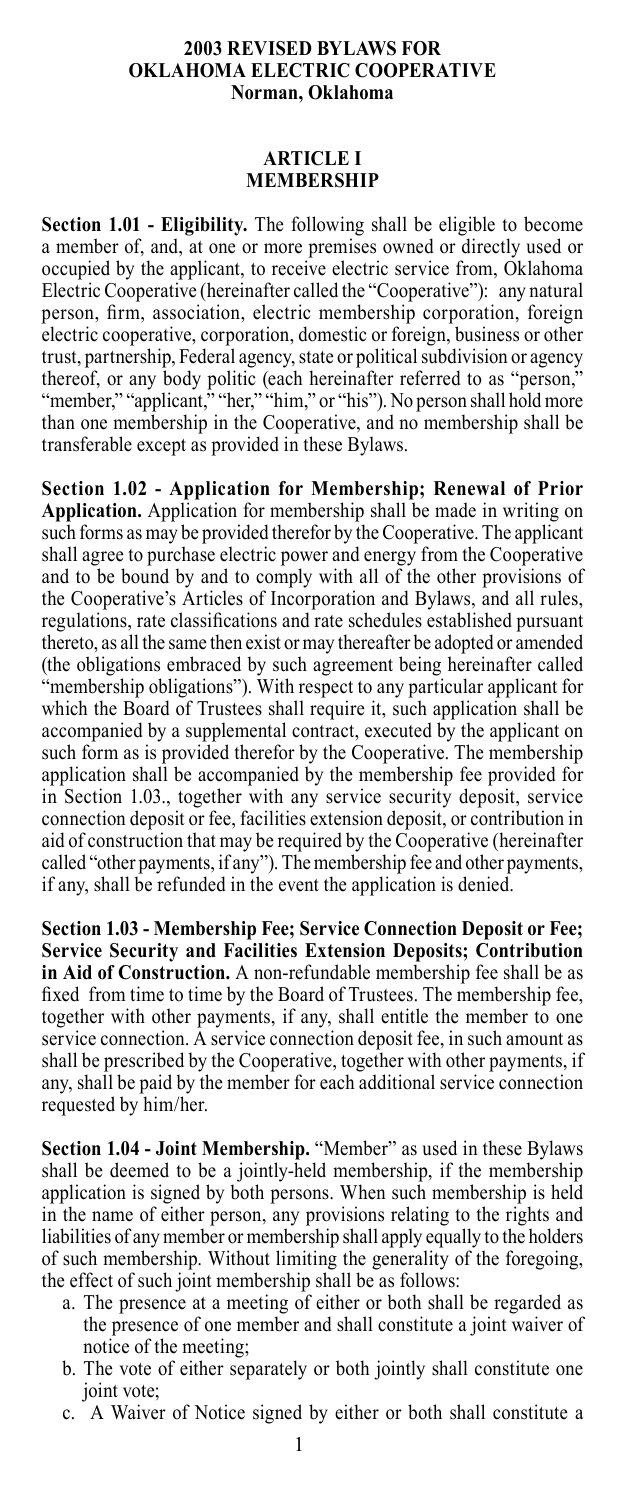joint waiver;

- d. Notice to either shall constitute notice to both;
- e. Expulsion of either shall terminate the joint membership;
- f. Withdrawal of either shall terminate the joint membership;
- g. Either but not both may be elected or appointed as an officer or Trustee, provided that the elected or appointed one meets the qualifications for such office;
- h. In the event of disagreement over the vote, each person present shall be entitled to cast one-half (1/2) vote;
- i. In any event, upon the signature of both joint members, a joint membership may convert to individual membership, thereby waiving the joint membership under the provisions of this Section, and thereby vesting all membership rights in the one party so delegated, and divesting all membership rights in the other party;
- j. Upon the death of either person who is a party to the joint membership as provided for herein, such membership shall be converted to an individual membership to be held solely by the surviving person; provided, however that the estate of the deceased shall not be released from any debts due the Cooperative.

**Section 1.05 - Acceptance into Membership.** Upon complying with the requirements set forth in Section 1.02, any applicant shall automatically become a member on the date of his/her connection for electric service; PROVIDED, the Cooperative may deny an application and refuse to extend service upon its determination that the applicant is not willing or is not able to satisfy and abide by the Cooperative's terms and conditions of membership or that such application should be denied for other good cause.

**Section 1.06 - Purchase of Electric Power and Energy; Power Production by Member; Application of Payments to All Accounts.** The Cooperative shall use reasonable diligence to furnish its members with adequate and dependable electric service, although it cannot and therefore does not guarantee a continuous and uninterrupted supply thereof; and each member, for so long as such premises are owned or directly occupied or used by him/her, shall purchase from the Cooperative all central station electric power and energy purchased for use on all premises to which electric service has been furnished by the Cooperative pursuant to the membership, unless and except to the extent that the Board of Trustees may in writing waive such requirement. Each such member shall pay therefor at the times, and in accordance with the rules, regulations, rate classifications and rate schedules (including any monthly minimum amount that may be charged without regard to the amount of electric power and energy actually used), established by the Board of Trustees and, if in effect, in accordance with the provisions of any supplemental contract that may have been entered into as provided for in Section 1.02. Production or use of electric energy on such premises, regardless of the source thereof, by means of facilities which shall be interconnected with Cooperative facilities shall be subject to appropriate regulations as shall be fixed from time to time by the Cooperative. Each member shall also pay all other amounts owed by him/her to the Cooperative as and when they become due and payable.

**Section 1.07 - Excess Payments to be Credited as Member-Furnished Capital.** All amounts paid for electric service in excess of the cost thereof shall be furnished by members as capital, and each member shall be credited with the capital so furnished as provided in Article VII of these Bylaws.

**Section 1.08 - Wiring of Premises; Responsibility Therefor; Responsibility for Meter Tampering or Bypassing and for Damage to Cooperative Properties; Extent of Cooperative Responsibility; Indemnification.** Each member shall cause all premises receiving electric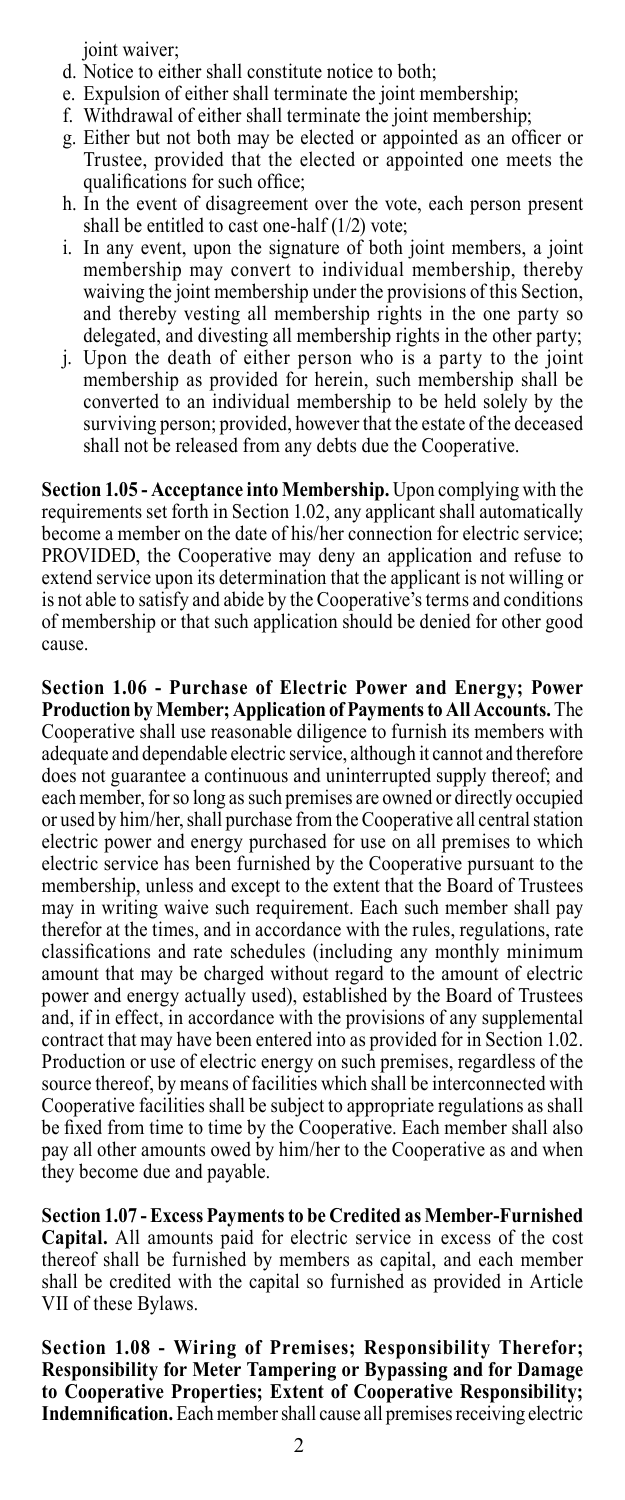service pursuant to his/her membership to become and to remain wired in accordance with the specifications of the then-current edition of the National Electric Code, of any applicable state code or local government ordinances, and of the Cooperative. If the foregoing specifications are variant, the more exacting standards shall prevail. Each member shall be responsible for such premises and all wiring and apparatuses connected thereto or used thereon; and shall indemnify and hold harmless the Cooperative and its employees, agents and independent contractors against death, injury, loss or damage, including reasonable attorneys' fees, resulting from any defect in or improper use or maintenance thereof. Each member shall without charge make available to the Cooperative a suitable site, as determined by the Cooperative, whereon to place the Cooperative's physical facilities for the furnishing and metering of electric service and shall permit the Cooperative's authorized employees, agents and independent contractors to have access thereto safely and without interference from any hostile source, for meter reading and bill collecting and for connection, inspection, maintenance, replacement, relocation, repair, disconnection or reconnection of such facilities at all reasonable times. As part of the consideration for such service, each member shall be the Cooperative's bailee of such facilities and shall accordingly desist from interfering with, impairing the operation of, or causing damage to, such facilities, and shall use his/her best efforts to prevent others from so doing. Each member shall, at his/her own expense, also provide such protective devices to his/her premises, apparatuses or meter base as the Cooperative shall from time to time require in order to protect the Cooperative's physical facilities and their operation and to prevent any interference with or damage to such facilities. In the event such facilities are interfered with, impaired in their operation or damaged by the member, or by any other person when the member's reasonable care and surveillance should have prevented such, the member shall indemnify the Cooperative and its employees, agents and independent contractors against death, injury, loss or damage resulting therefrom, including but not limited to the Cooperative's cost of repairing, replacing or relocating any such facilities and its loss, if any, of revenues resulting from the failure or defective functioning of its metering equipment. The Cooperative shall, however, in accordance with its applicable service rules and regulations, indemnify the member for any overcharges for service that may result from a malfunctioning of its metering equipment or any error occurring in the Cooperative's billing procedures. In no event shall the responsibility of the Cooperative for furnishing electric service extend beyond the point of delivery.

**Section 1.09 - Member to Grant Easements to Cooperative and to Participate in Required Cooperative Load Management Programs.** Each member shall, upon being requested so to do by the Cooperative, execute and deliver to the Cooperative grants of easement or right of way over, on and under such lands owned or leased by or mortgaged to the member, and in accordance with such reasonable terms and conditions as the Cooperative shall require for the furnishing of electric service to him/her or other members or for the construction, operation, maintenance or relocation of the Cooperative's electric facilities. Each member shall participate in any required program and comply with related rates and service rules and regulations that may be established by the Cooperative to enhance load management, to more efficiently utilize or conserve electric energy, or to conduct electric load research.

**Section 1.10 - Non-Liability for Debts of Cooperative.** The private property of the members shall be exempt from execution or other liability for the debts of the Cooperative and no member shall be individually liable or responsible for any debts or liabilities of the Cooperative.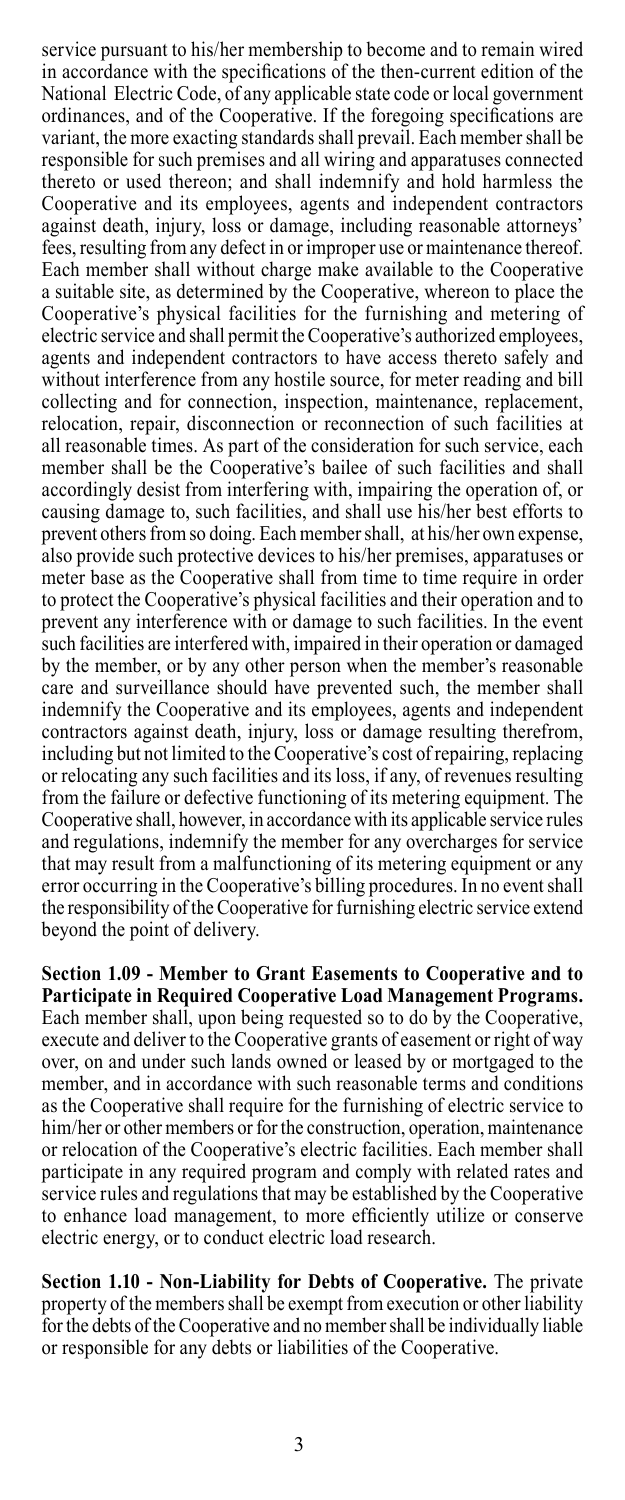#### **ARTICLE II MEMBERSHIP SUSPENSION AND TERMINATION**

**Section 2.01 - Termination of Membership.** (a) Any member may withdraw from membership upon compliance with such uniform terms and conditions as the Board of Trustees may prescribe. The Board of Trustees of the Cooperative may, by the affirmative vote of not less than a majority of all trustees, expel any member who shall have refused or failed to comply with any of the provisions of the Articles of Incorporation, Bylaws or rules or regulations adopted by the Board of Trustees, but only if such member shall have been given written notice by the Secretary of the Cooperative that such refusal or failure makes him/her liable to expulsion and such refusal or failure shall have continued for at least ten days after such notice was given. Any expelled member may be reinstated by a vote of the Board of Trustees or by a vote of the members at any annual or special meeting.

(b) Upon withdrawal, death, cessation of existence or expulsion of a member, the membership of such member shall thereupon terminate. Termination of membership in any manner shall not release a member or his/her estate from any debts due the Cooperative.

**Section 2.02 - Right of Member to a Hearing on Grievance.** Any member who has a complaint arising from any service performed by the Cooperative to that member, and who feels his/her complaint is not satisfactorily settled by discussion and negotiation with the proper operational personnel or staff of the Cooperative, shall submit a request in writing to the Board of Trustees of the Cooperative for an opportunity to present his/her case to the Board. The Board shall arrange for the member's appearance before a regular meeting of the Board and notify said member of the same not less than ten (10) days prior to such regular meeting. At such time, the member may present his/her grievance to the Board and following the member's appearance, but not more than ten (10) days thereafter, the Board will inform the member, in writing, of its decision in the case. The decision of the Board, as contained in the notification to the member will be a final decision in all events, and no further right of hearing shall exist or be available to the aggrieved member.

#### **ARTICLE III MEETINGS OF MEMBERS**

**Section 3.01 - Annual Meeting.** For the purpose of hearing and passing upon reports covering the previous fiscal year, and transacting such other business as may properly come before the meeting, the annual meeting of the members shall be held in August or September of each year, within the service area of the Cooperative, and beginning at such hour, as the Board of Trustees shall from year to year fix; PROVIDED, for cause sufficient to it, the Board of Trustees may fix a different date for such annual meeting not more than thirty (30) days prior or subsequent to the fifteenth (15th) day of September for such meeting. It shall be the responsibility of the Board of Trustees to make adequate plans and preparations for, and to encourage member attendance at, the annual meeting. Failure to hold the annual meeting at the designated time and place shall not work a forfeiture or dissolution of the Cooperative.

**Section 3.02 - Special Meetings.** Special meetings of the members may be called by resolution of the Board of Trustees, or upon a written request signed by any three Trustees or by the President, or by written Petition signed by at least ten percent (10%) of all the members of the Cooperative, and it shall thereupon be the duty of the Secretary to cause notice of such meeting to be given as hereinafter provided. Special meetings of all the members may be held at any place within the County of Cleveland, State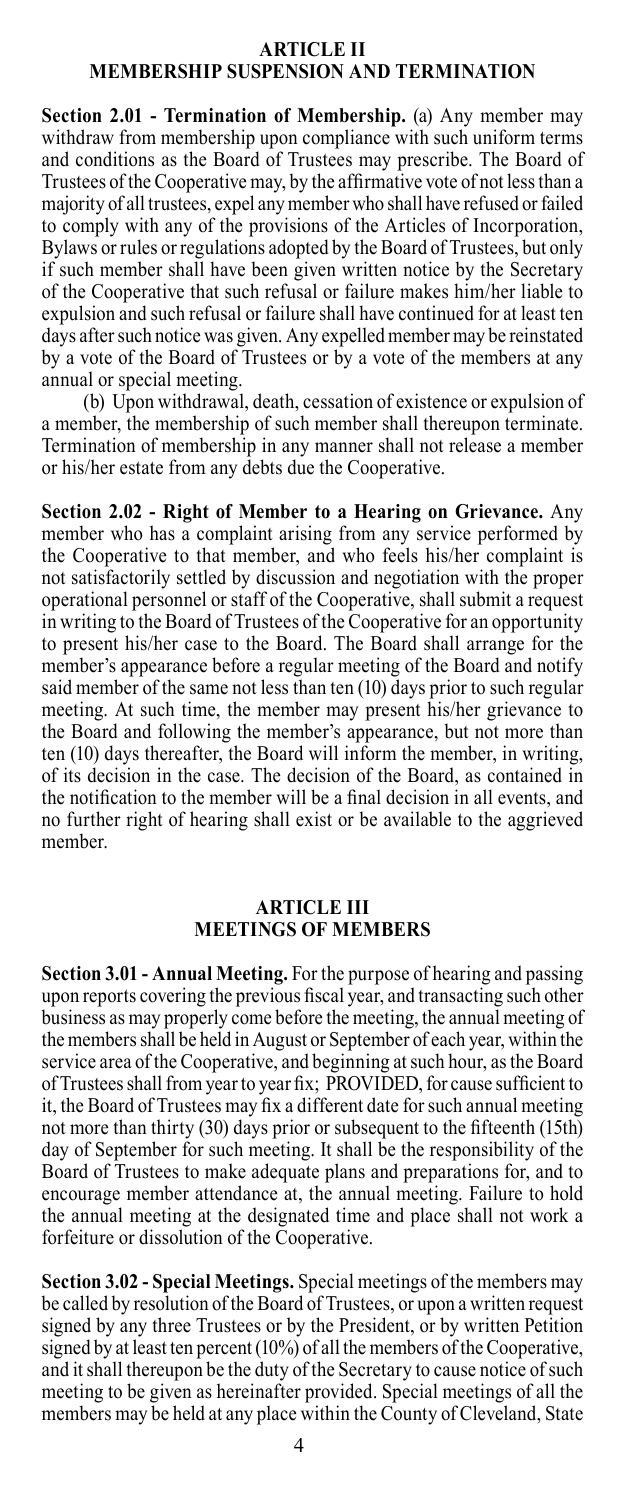of Oklahoma, as specified within the notice of meeting. Special meetings of members of a voting district may be held at any suitable place within said voting district, as specified in the notice of said special meeting. All special meetings shall be held within forty-five (45) days after the Resolution or written request or written Petition (as the case may be) has been delivered to the Manager's office at Cooperative Headquarters, unless the date of the next annual meeting of members falls within ninety (90) days after such delivery, in which case the topics which are the subject of such special meeting shall be taken up at the next annual meeting. Subject to the foregoing, the date, hour and specific location of all such special meetings shall be determined by the Board of Trustees, so as to encourage attendance by members.

**Section 3.03 - Notice of Member Meetings.** Written or printed notice of the place, day and hour of the meeting, and stating the purposes of the meeting and the business to be transacted, shall be directed to each member not less than ten (10) days nor more than twenty-five (25) days before the date of the meeting, by any reasonable means, by or at the direction of the Secretary or, upon a default by the Secretary, at the direction of the person(s) calling the meeting, to each member. Reasonable means of providing such notice shall include, but not be limited to, United States mail, personal delivery, the Cooperative's monthly newsletter, or member service billings. No matter, the carrying of which as provided by law, requires the affirmative votes of at least a majority of all the Cooperative's members shall be acted upon at any meeting of the members unless notice of such matter shall have been contained in the notice of the meeting. If mailed, such notice shall be deemed to be delivered when deposited in the United States mail, addressed to the member at his address as it appears on the records of the Cooperative, with postage thereon prepaid and, whether mailed first class or not, postmarked at least ten (10) days prior to the meeting date. In making such computation, the date of the meeting shall not be counted. The incidental and non-intended failure of any member to receive such notice shall not invalidate any action which may be taken by the members at any such meeting, and the attendance in person of a member at any meeting of the members shall constitute a waiver of notice of such meeting unless such attendance shall be for the express purpose of objecting to the transaction of any business, or one or more items of business, on the ground that the meeting shall not have been lawfully called or convened. Any member attending any meeting for the purpose of making such objection shall notify the Secretary in writing prior to or at the beginning of the meeting.

**Section 3.04 - Quorum.** Five per cent (5%) of the members present in person shall constitute a quorum at all meetings of the members of Oklahoma Electric Cooperative. If less than a quorum is present at any meeting, the majority of those present in person may adjourn the meeting from time to time without further notice.

**Section 3.05 - Voting.** Each member shall be entitled to only one vote upon each matter submitted to a vote at a meeting of the members. All questions will be decided by a vote of the majority of the members voting thereon in person, except as otherwise provided by law, the Articles of Incorporation or these Bylaws. Voting by proxy shall not be permitted.

**Section 3.06 - Voting Districts.** The territory served or to be served by the Cooperative shall be divided by the Board of Trustees into nine (9) districts, each of which shall contain approximately the same number of members. Each district shall be represented by one Trustee. If a member has accounts in more than one (1) district, the member shall be deemed to be a member of only one (1) district, for voting purposes, that being the district designated by the member. Such designation may be made or changed only once in any calendar year.

Not less than sixty (60) days before any meeting of the members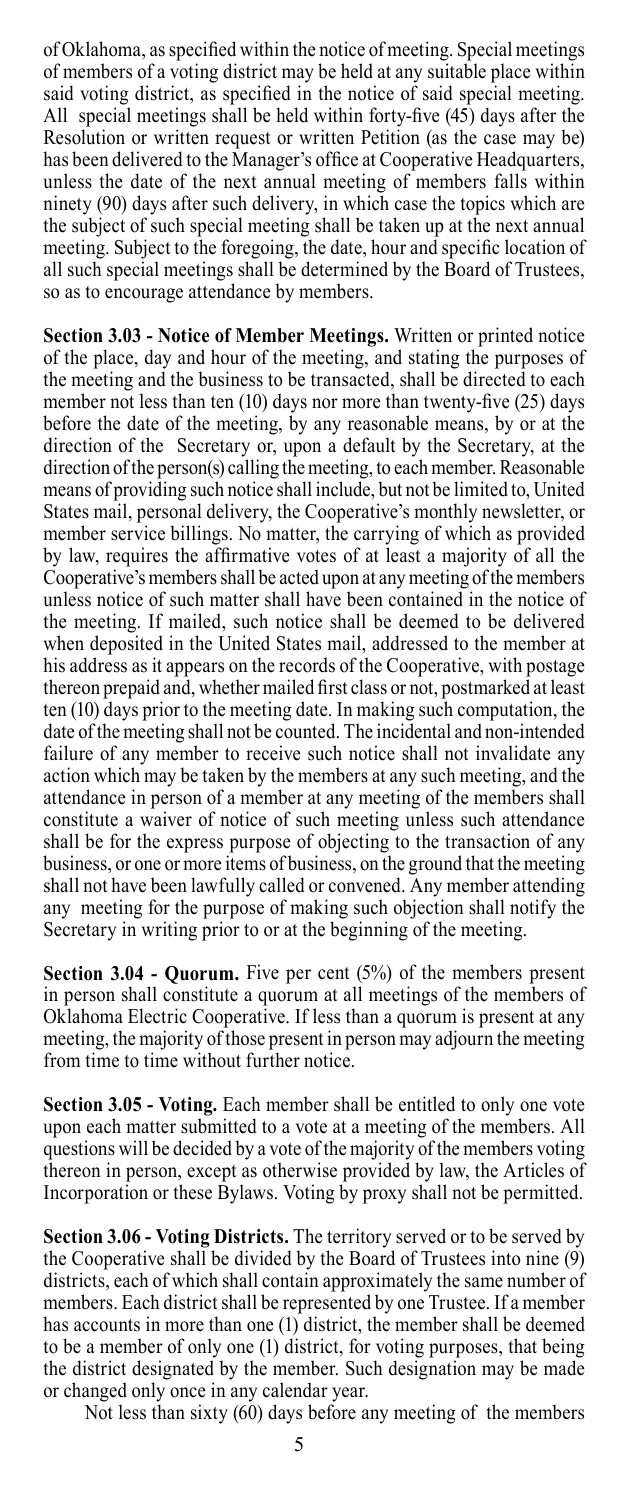at which trustees are to be elected, the Board of Trustees shall review the composition of the several districts and, if it should be found that substantial inequalities in representation have developed which can be corrected by a redelineation of districts, the Board of Trustees shall reconstitute the districts so that each shall contain approximately the same number of members.

**Section 3.07 - Election of Trustees.** (a) Not less than fifteen (15) days nor more than forty (40) days before the annual meeting of the members each year, the Board of Trustees shall call a separate meeting of the members of each of three (3) voting districts at a suitable place in each such district for the purpose of electing a Trustee to represent the members located within each such district. Notice of such meeting shall be delivered to each member located in such district, as provided in Section 3.03 of this Article, and shall indicate the district to which such member belongs. The notice shall also state that a Trustee to represent the district will be elected at the meeting. The meeting shall, however, be open for discussion of any other matters pertaining to the business of the Cooperative, regardless of whether or not such matters were listed in the notice of the meeting, and, recommendations with respect thereto may be submitted to the Board of Trustees or the entire membership.

(b) Notice of Candidacy. Any member desiring to be a candidate for election as Trustee from the district of his/her residence, shall file, with the Cooperative, written notice on a form provided by the Cooperative, of his/her candidacy and intention to stand for election to the office of Trustee from his/her district at such time as may be designated as the official filing period by the Board of Trustees. Only persons filing such written Notice of Candidacy and intention to stand for election shall be eligible for election at said meeting. If no member files such notice of candidacy and intention to stand for election within the time prescribed above, then the office shall be declared vacant by the Board of Trustees at their next regular meeting and said office shall be filled in accordance with the provisions of Article IV, Section 4.05 of these Bylaws. Any person desiring to be a candidate for election as Trustee from his/her district must file said Notice of Candidacy inside the Headquarters Office of the Cooperative, with the Manager or his designee, between the hours of 8:00 A.M. and 5:00 P.M. during the filing period, and the filing period shall officially close at 5:00 P.M. on the last day of said designated filing period.

(c) The district meeting shall be called to order by the Trustee representing the district or by another designated representative of the Board of Trustees, or in his absence, by any member residing within the district. The district members shall then proceed to elect a chairman, who shall be someone other than a Trustee, and who shall appoint a secretary to act for the duration of the meeting. Five per cent (5%) of the members residing in the district, present in person at such duly called district meeting, shall constitute a quorum. Members of other districts, who are present at the meeting, may be heard, but shall have no vote. Candidates must be members residing in the district and must possess the qualifications for Trustee specified in Article IV, Section 4.02 of these Bylaws.

(d) If there is a quorum, voting shall be by ballot or roll call. Voting shall continue until a candidate shall have received a majority vote of those voting and such candidate shall be declared elected. If there are more than two (2) candidates, and no one receives a majority of the votes cast, the candidate with the least votes shall be excluded and the voting shall continue until one candidate receives a majority. The minutes of such district meeting shall set forth, among other matters, the name of the person elected Trustee and the number of votes received by such person. A certified copy of the minutes, signed by the secretary and the chairman of the district meeting shall be delivered to the Secretary of the Cooperative within five (5) days after such district meeting. In the event a quorum cannot be obtained for a district meeting provided for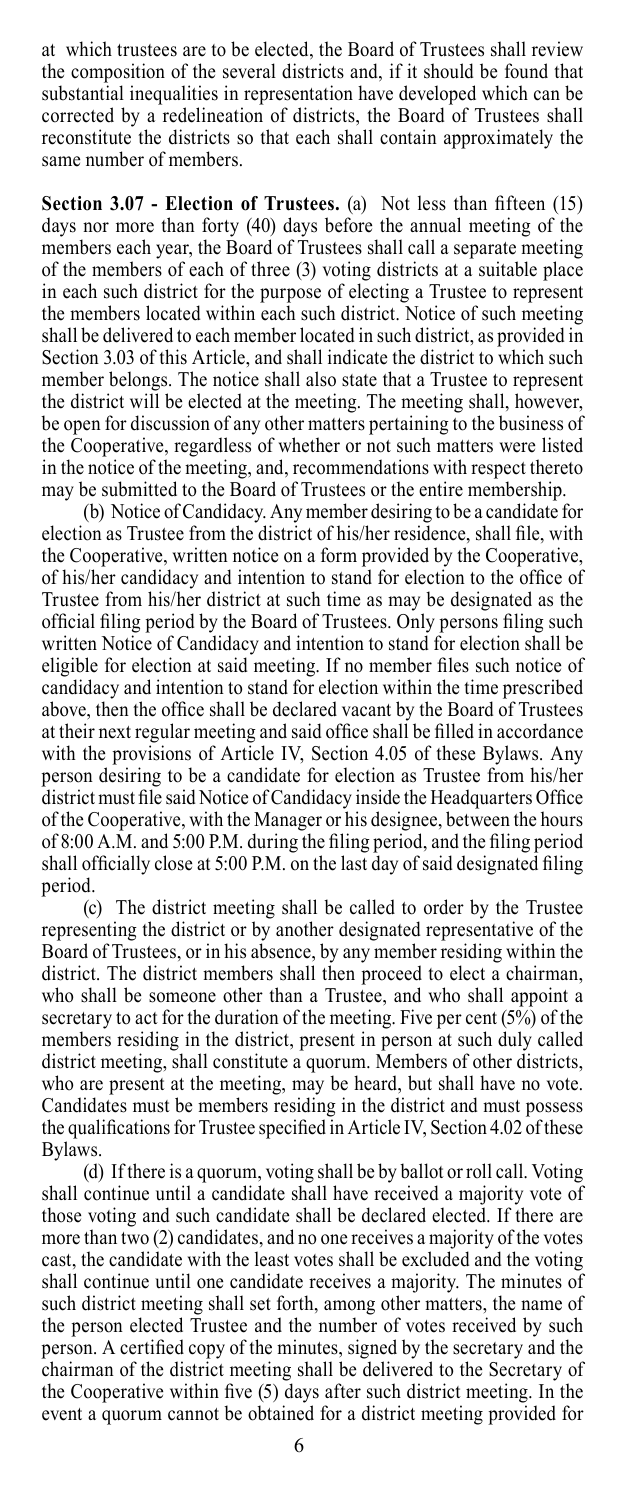herein, then that district's Trustee office shall be declared vacant by the Board of Trustees at their next regular meeting, and said vacancy shall be filled in accordance with article IV, Section 4.05, of these Bylaws. For purposes of determining a quorum, the registration book shall be closed at the beginning of the meeting, and only those persons then registered, or who may then be present and available for registration, may vote on the matters coming before the members at such meeting, including the election of the Trustee of said district.

**Section 3.08 - Method of Protest.** Any member desiring to protest the election of any Trustee at any district meeting held for the purpose of electing a Trustee shall file a written protest with the Secretary of the Cooperative within five (5) days after the date of such election. The written protest shall set forth the facts and circumstances comprising the basis of the member's protest, and shall be considered by the Board of Trustees at a special meeting of the Board of Trustees called for the purpose of considering the aforesaid protest of election. Said meeting shall be held at least one day prior to the annual meeting of the members at which the Trustee is to be installed, and three days' notice of said meeting in writing shall be furnished to members of the Board, the person filing the protest, and the Trustee-elect. All parties concerned shall be entitled to be present at said meeting of the Board, and to be heard in person or by counsel and to present evidence in support of, or in opposition to, the written protest. The question of the validity of the election which has been protested shall be decided by a majority vote of the members of the Board of Trustees then holding office. In the event that said election is determined to be invalid by such vote, then the Chairman of the Board of Trustees shall declare the office vacant and said vacancy shall be filled in accordance with Article IV, Section 4.05 of these Bylaws.

**Section 3.09 - Order of Business.** The order of business at the annual meeting of the members and, so far as possible, at all other meetings of the members shall be essentially as follows:

- 1. Report as to the number of members present in order to determine the existence of a quorum.
- 2. Reading of the notice of the meeting and proof of the due publication or mailing thereof, or the waiver thereof.
- 3. Reading of unapproved minutes of previous meetings of the members, or the waiver thereof, and the taking of necessary action thereon.
- 4. Presentation, or waiver thereof, and consideration of reports of officers, trustees and committees.
- 5. Installation of recently elected Trustees.
- 6. Unfinished business.
- 7. New business.
- 8. Adjournment.

At all meetings of the Cooperative members, and of the Board of Trustees, and of any committees thereof, meeting procedure, except as provided otherwise herein, shall be governed by the latest edition of Robert's Rules of Order. Notwithstanding the foregoing, the Board of Trustees, or the members themselves, may from time to time, establish a different order of business for the purpose of assuring the earlier consideration of, and action upon, any authorized item of business, the transacting of which is necessary or desirable in advance of any other authorized item of business; provided, that no business other than adjournment of the meeting to another time and place may be transacted until and unless the existence of a quorum is first established.

The President of the Board of Trustees of the Cooperative shall preside at all meetings of the Board and meetings of members, unless determined otherwise by the Board of Trustees.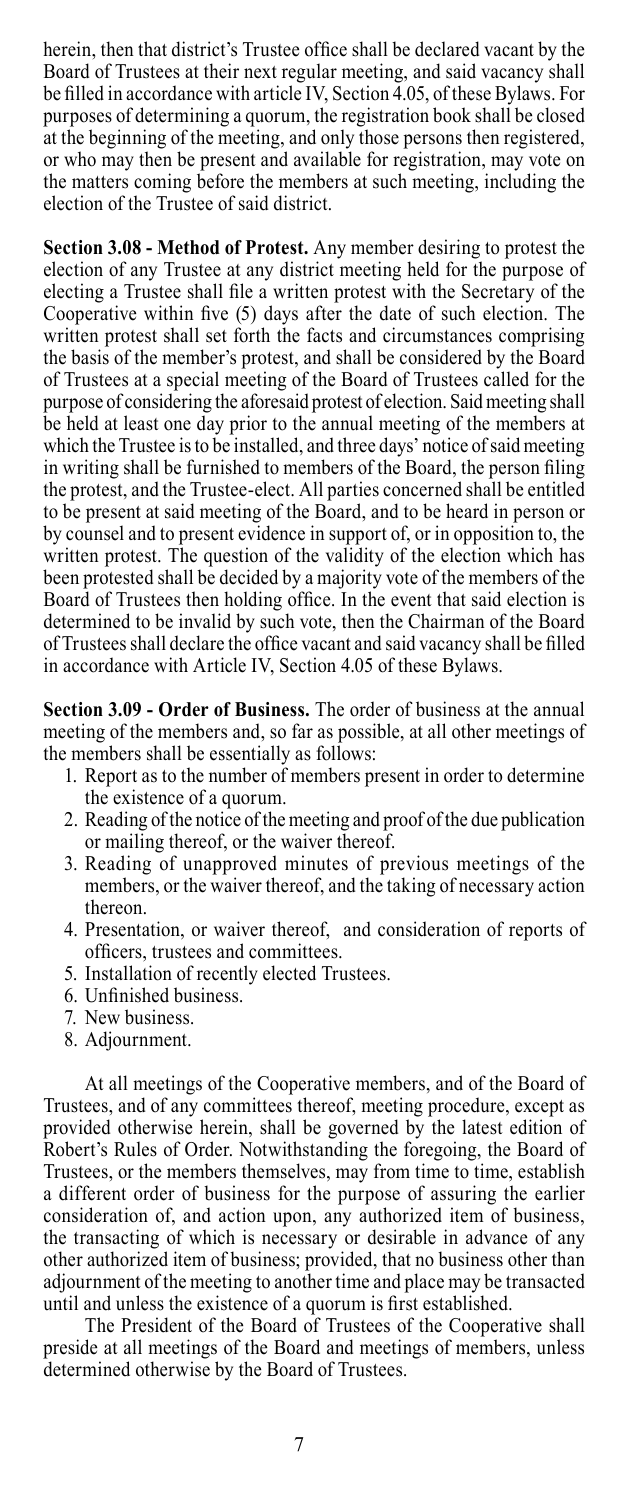#### **ARTICLE IV TRUSTEES**

**Section 4.01 - General Powers.** The business and affairs of the Cooperative shall be managed by a Board of nine (9) Trustees which shall exercise all of the powers of the Cooperative except such as are, by law, the Articles of Incorporation or these Bylaws conferred upon or reserved to the members.

**Section 4.02 Eligibility and Tenure.** Commencing with the district and annual meetings of members of 1957, the term of office for Trustees shall be three (3) years, and three (3) Trustees will be elected from districts to be designated by the Board of Trustees, at the district meetings held each year preceding the annual meeting. The Board of Trustees is hereby authorized and directed to, by a proper resolution, effectuate this change in the Bylaws by determining which three districts shall elect Trustees for three year terms in 1957, which three districts will elect Trustees for three year terms in 1958, and which three districts will elect Trustees for three year terms in 1959; thereafter, in the order thus established, three Trustees will be elected each year for three year terms, as the terms of Trustees expire.

To be eligible to become or remain a Trustee, or to hold any position of trust in the Cooperative, a natural person:

- a. Must be an active member of the Cooperative, currently receiving electrical service to his/her primary residence; and
- b. Must be a bona fide resident of the particular district which he/she is to represent; and
- c. Must not be in any way employed by or financially interested in a competing enterprise, or a business selling electrical energy, natural gas, propane, butane, or any other form of commercial energy, or a business primarily engaged in selling electrical or plumbing appliances, fixtures or supplies to the Cooperative; and
- d. Must not be an incumbent of, or a candidate for, an elected public office in connection with which a salary or compensation in excess of One Hundred Dollars (\$100) per annum is paid; and
- e. Must not be an employee of the Cooperative; and
- f. Must not be a close relative of an incumbent Trustee or of an employee of the Cooperative. As used in these Bylaws, "close relative" is defined as a person who is related to the principal person by consanguinity or affinity, including but not necessarily limited to a person who is either a spouse, child, grandchild, great grandchild, parent, grandparent, great grandparent, brother, sister, aunt, uncle, nephew or niece, by blood or in-law of the principal.
- g. Must be at least twenty-one (21) years of age at the beginning of the term to which elected; and
- h. Must not be a convicted felon.

**Section 4.03 - Removal of Board Members by Board.** Any member of the Board of Trustees who believes that a Board member is holding office in violation of any of the provisions of Section 4.02 above may file, with the Secretary, a petition in writing setting forth the facts and circumstances surrounding the holding of office by said Board member, and requesting that the Board member be removed from office. The petition requesting removal of such Board member shall be considered at a special meeting of the Board of Trustees called for the purpose of removing said Board member, or denying the petition. The Board member charged shall be furnished a copy of the petition requesting his/her removal, and shall be given notice of the Board meeting at which said petition shall be considered at least ten (10) days prior to the meeting at which the petition for removal is to be considered, and shall have an opportunity at the meeting to be heard in person or by counsel and to present evidence in respect to the charges and allegations; and the person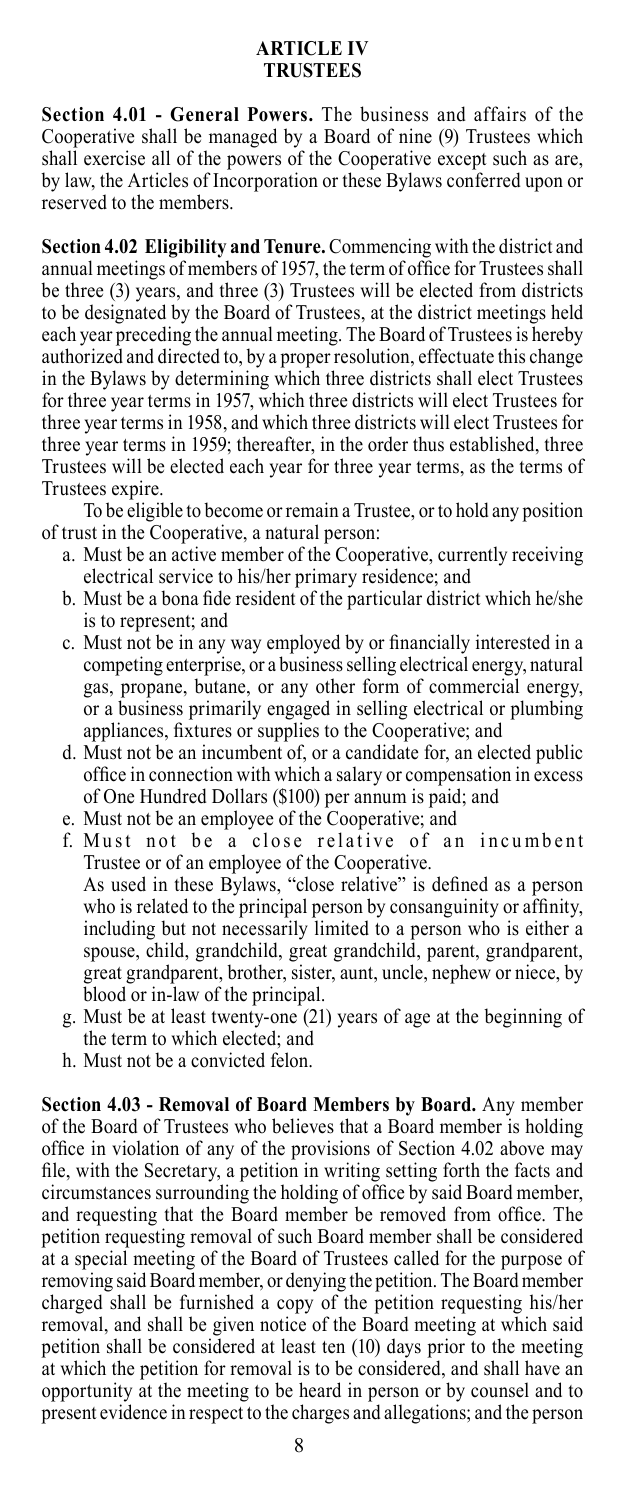or persons bringing the petition against the Trustee shall have the same opportunity. The question of the removal of such Board member shall be considered and voted upon at the meeting by the remaining members of the Board. The affirmative votes of at least six (6) remaining members of the Board shall be required before a Trustee shall be removed. Any vacancy created by such removal shall be filled as provided in Article IV, Section 4.05 of these Bylaws.

**Section 4.04 - Removal of Trustees by Members.** Any member may bring one or more charges for cause against any one or more Trustees, alleging acts or omissions adversely affecting the business and affairs of the Cooperative that amount to actionable negligence, malfeasance, misfeasance, nonfeasance, fraud or criminal conduct, and may request the removal of such Trustee(s) by reason thereof by filing with the Secretary such charge(s) in writing together with a petition, signed by not less than ten percent (10%) of the total membership of the Cooperative, which (a) calls for a special member meeting thereon and specifies the place, time and date thereof, within forty-five (45) days after the filing of such petition, or (b) requests that the matter be acted upon at the next annual meeting of the members if the same will be held within ninety (90) days after such petition is filed. Every page of the petition shall, in the forepart thereof, state the name(s) and address(es) of the member(s) filing such charge(s), a verbatim statement of such charge(s) and the name(s) of the Trustee(s) against whom such charge(s) is (are) being made. The petition shall be signed by a member in the same name as he/she is billed by the Cooperative and shall state the signatory's address as the same appears on such billings. Notice of such charge(s) verbatim, of the Trustee(s) against whom the charge(s) have been made and of the member(s) filing the charge(s) shall be contained in or accompany the notice of the meeting to the members not less than ten (10) nor more than twenty-five (25) days prior to the member meeting at which the matter will be acted upon; PROVIDED, the notice shall set forth (by random selection but otherwise in alphabetical order) only twenty (20) of the names and addresses of the charging members if more than twenty (20) members filed the same charge(s) against the same Trustee(s). Such Trustee(s) shall be informed in writing of the charges after they have been validly filed at least thirtyfive (35) days prior to the meeting of the members at which the charge(s) are to be considered, and shall have an opportunity at the meeting to be heard in person, by witnesses, by counsel or any combination of such, and to present evidence in respect of the charge(s), and shall be heard last; and the person(s) bringing the charge(s) shall have the same opportunity, and shall be heard first. So long as there is a quorum for the meeting, as prescribed elsewhere in these Bylaws, the question of the removal of such Trustee(s) shall, separately for each if more than one has been charged, be considered and voted upon at such meeting. Any vacancy created by such removal shall be filled by the affirmative votes of a majority of the votes cast at such meeting, without compliance with the foregoing provisions with respect to the pre-meeting nominations, and nominations shall be made from the floor; PROVIDED, the question of the removal of a Trustee shall not be voted upon at all unless some evidence in support of the charge(s) against him/her shall have been presented during the meeting through oral statements, documents or otherwise; AND PROVIDED FURTHER, no Trustee shall be so removable from office for the reason that he/she, in good faith and believing such to be in the best interest of the Cooperative and of its present and future members, failed or declined to support, or that he/she opposed, (1) a proposal to sell or lease-sell all or a substantial portion of the Cooperative's assets and properties or to dissolve the Cooperative, or (2) a motion to notify the Cooperative's members of a proposal received by the Cooperative for such a sale, leasesale or dissolution, or (3) a motion or any other effort to call a meeting of the Cooperative's members to consider and act upon a proposal for such a sale, lease-sale or dissolution. A newly-elected Trustee shall serve out the unexpired portion of the removed Trustee's term.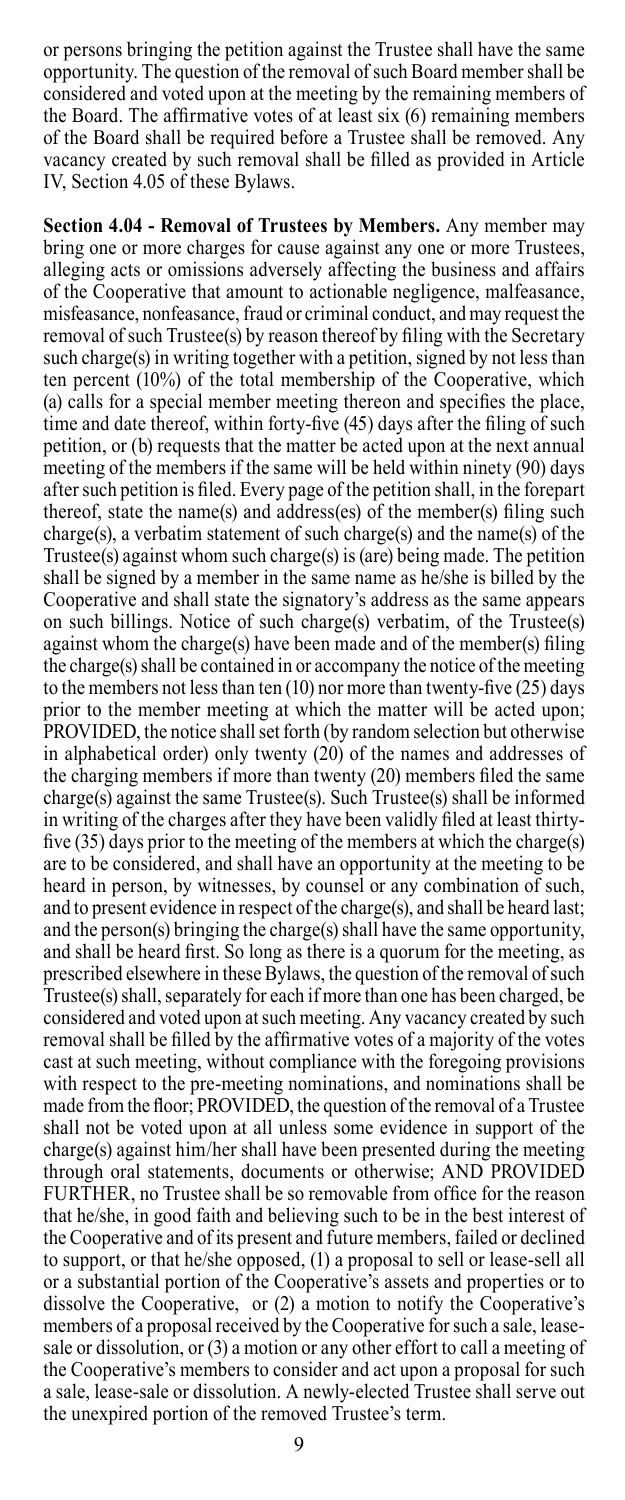**Section 4.05 - Vacancies.** Subject to the provisions of 4.04 above, vacancies occurring in the Board of Trustees of Oklahoma Electric Cooperative shall be filled by majority vote of the members of the Voting District in which the vacancy occurs, at a special meeting of the members of said district called by the Board of Trustees within one hundred twenty (120) days from the date the vacancy occurs, regardless of the cause of such vacancy; provided, however, that vacancies caused by the failure of a quorum to attend a regular district meeting called for the purpose of electing a Trustee, shall be filled by a majority vote of the Board of Trustees at the next regular or special meeting, without the necessity of calling a special district meeting for such purpose, as aforesaid. The special meeting referred to herein shall be called and conducted in accordance with these Bylaws, and the member thus elected as Trustee shall serve for the unexpired portion of the term of the Trustee in respect of whom the vacancy has occurred. In the event a quorum is not present at said special meeting, the vacancy may be filled by a majority vote of the Board of Trustees at their next regular or special meeting, and said Trustee so appointed shall serve for the unexpired portion of the term of the Trustee in respect of whom the vacancy has occurred.

**Section 4.06 - Compensation.** Trustees, as such, shall not receive any salary for their services, but, by resolution of the Board of Trustees, a fixed sum for each day, or portion thereof, and expenses of attendance, necessarily and reasonably incurred, if any, may be allowed for attendance at each meeting of the Board, including attending any meetings, conferences, training seminars, or any function related to the business of the Cooperative or performing any act in behalf of the Cooperative, as authorized by the Board of Trustees. No Trustee shall receive compensation for serving the Cooperative in any other capacity, provided, however, that Trustees shall be entitled to receive such insurance benefits as may from time to time be offered to employees. No close relative of a Trustee shall receive compensation for serving the Cooperative, unless the payment of the compensation shall be specifically authorized by a vote of the members, or the service by such Trustee or close relative shall have been certified by the Board as an emergency measure.

#### **ARTICLE V MEETINGS OF TRUSTEES**

**Section 5.01 - Regular Meetings.** A regular meeting of the Board of Trustees shall be held monthly at such time and place within the area served by the Cooperative, as the Board may provide by resolution, unless all Trustees consent to its being held in some other place in the State of Oklahoma, or elsewhere. Such regular monthly meetings may be held without notice other than such resolutions fixing the time and place thereof. A regular meeting of the Board may also be held without notice, other than this By-Law, immediately after, and at the same place as, the Annual Meeting of the members.

**Section 5.02 - Special Meetings.** Special meetings of the Board of Trustees may be called by the President or by any three Trustees, and it shall thereupon be the duty of the Secretary to cause notice of such meeting to be given as hereinafter provided. The President or the Trustees calling the meeting shall fix the time and place for the holding of the meeting.

**Section 5.03 - Notice of Trustees' Meetings.** Written notice of the time, place and purpose of any special meeting of the Board of Trustees shall be delivered not less than three days previous thereto, either personally or by mail, by or at the direction of the Secretary, or upon a default in duty by the Secretary, by the President or the Trustees calling the meeting, to each Trustee. If mailed, such notice shall be deemed to be delivered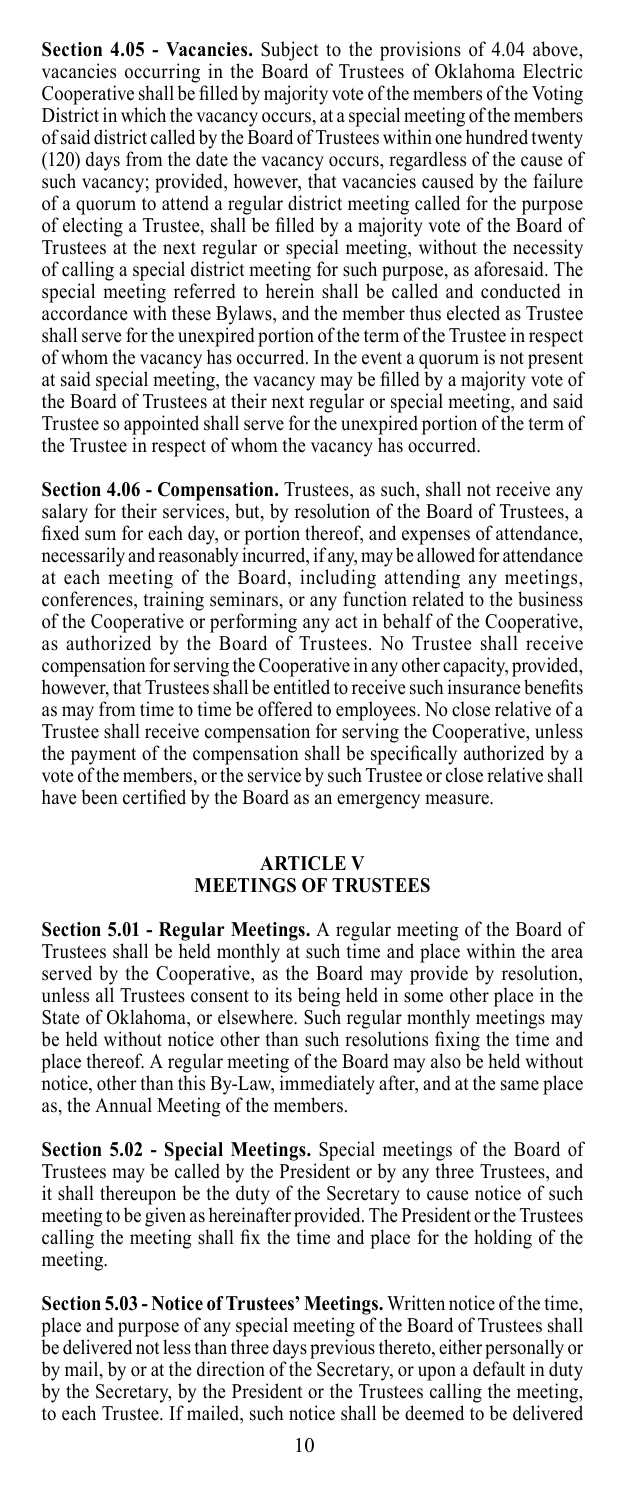when deposited in the United States mail addressed to the Trustee at his/ her address as it appears on the records of the Cooperative, with postage thereon prepaid.

**Section 5.04 - Quorum.** A majority of the Board of Trustees shall constitute a quorum, provided, that if less than such majority of the Trustees is present at said meeting, a majority of the Trustees present may adjourn the meeting from time to time and provided further, that the Secretary shall notify any absent Trustees of the time and place of such adjourned meeting. The act of the majority of the Trustees present at a meeting at which a quorum is present shall be the act of the Board of Trustees.

**Section 5.05 - Attendance.** Any Trustee who shall fail to attend a minimum of nine (9) of every twelve (12) consecutive regularly scheduled Board meetings shall automatically lose his/her status as a Trustee, unless the remainder of the Board of Trustees, by resolution, determines that such absences should be excused for justifiable cause. The remaining Trustees shall declare a vacancy on the Board from the district represented by such Trustee, which said vacancy shall be filled in accordance with Article IV, Section 4.05, of these Bylaws.

#### **ARTICLE VI OFFICERS**

**Section 6.01 - Number.** The officers of the Cooperative shall consist of a President, a Vice-President, a Secretary and a Treasurer. The Board of Trustees may also elect or appoint such other officers, agents or employees, as it shall deem necessary or advisable, and shall prescribe the powers and duties thereof. The offices of Secretary and of Treasurer may be held by the same person.

**Section 6.02 - Election and Term of Office.** The officers shall be elected annually, by ballot, by and from the Board of Trustees at the first meeting of the Board of Trustees held after the annual meeting of the members. If the election of officers shall not be held at such meeting, such election shall be held as soon thereafter as conveniently may be. Each officer shall hold office until the first meeting of the Board of Trustees following the next succeeding annual meeting of the members or until his/her successor shall have been elected and shall have qualified. A vacancy in an office shall be filled by the Board of Trustees for the unexpired portion of the term.

**Section 6.03 - Removal.** Any officer, agent or employee elected or appointed by the Board of Trustees may be removed by the Board of Trustees whenever in its judgment the best interests of the Cooperative will be served thereby. In addition, an officer may be removed for cause by the members in accordance with the procedures set forth in Section 4.04. No person shall continue to hold such office after he/she shall have ceased to be a Trustee.

**Section 6.04 - President.** The President shall —

- a. be the principal executive officer of the Cooperative and shall preside at all meetings of the Board of Trustees, and, unless determined otherwise by the Board of Trustees, at all meetings of the members;
- b. sign, with the Secretary, certificates of membership, the issue of which shall have been authorized by resolution of the Board of Trustees, and may sign any deeds, mortgages, deeds of trust, notes, bonds, contracts or other instruments authorized by the Board of Trustees to be executed, except in cases in which the signing and execution thereof shall be expressly delegated by the Board of Trustees or by these Bylaws to some other officer or agent of the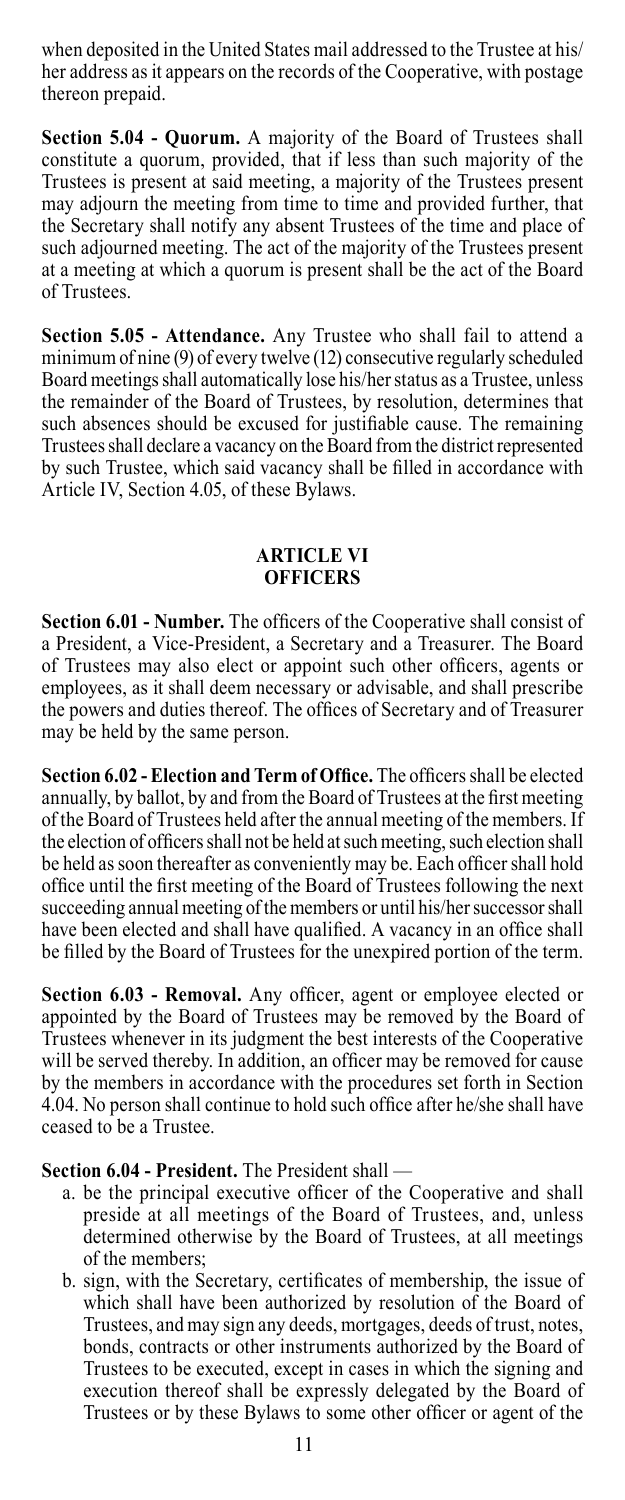Cooperative, or shall be required by law to be otherwise signed or executed; and

c. in general, perform all duties incident to the office of President and such other duties as may be prescribed by the Board of Trustees from time to time.

**Section 6.05 - Vice President.** In the absence of the President, or in the event of his/her inability or refusal to act, the Vice President shall perform the duties of the President, and when so acting, shall have all the powers of and be subject to all the restrictions upon the President. The Vice President shall also perform such other duties as from time to time may be assigned to him/her by the Board of Trustees.

#### **Section 6.06 - Secretary.** The Secretary shall —

- d. keep, or cause to be kept, the minutes of meetings of the members and of the Board of Trustees in one or more books provided for that purpose;
- e. see that all notices are duly given in accordance with these Bylaws or as required by law;
- f. be custodian of the corporate records and of the seal of the Cooperative and see that the seal of the Cooperative is affixed to all certificates of membership prior to the issue thereof and to all documents the execution of which, on behalf of the Cooperative under its seal, is duly authorized in accordance with the provisions of these Bylaws or is required by law;
- g. keep, or cause to be kept, a register of the name and post office address of each member, which address shall be furnished to the Cooperative by such member;
- h. sign, with the President, certificates of membership the issue of which shall have been authorized by resolution of the Board of Trustees;
- i. have general charge of the books of the Cooperative in which a record of the members is kept;
- j. keep on file at all times a complete copy of the Cooperative's Articles of Incorporation and Bylaws, together with all amendments thereto, which copies shall always be open to the inspection of any member, and, at the expense of the Cooperative, furnish a copy of such documents and of all amendments thereto upon request to any member; and
- k. in general, perform all duties incident to the office of the Secretary and such other duties as from time to time may be assigned to him/ her by the Board of Trustees.

#### **Section 6.07 - Treasurer.** The Treasurer shall —

- a. have charge and custody of and be responsible for all funds and securities of the Cooperative;
- b. be responsible for the receipt and issuance of receipts for monies due and payable to the Cooperative from any source whatsoever, and deposit or invest all such monies in the name of the Cooperative in such banks or securities as shall be selected by the Board of Trustees; and
- c. in general perform all the duties incident to the office of Treasurer and such other duties as from time to time may be assigned to him/ her by the Board of Trustees.

**Section 6.08 - Delegation of Secretary's and Treasurer's Responsibilities.** Notwithstanding the duties, responsibilities and authorities of the Secretary and of the Treasurer hereinbefore provided, the Board of Trustees by resolution may, except as otherwise limited by law, delegate, wholly or in part, the responsibility and authority for, and the regular and routine administration of, one or more of each such officer's duties to one or more agents or other officers or employees of the Cooperative who are not trustees. To the extent that the Board does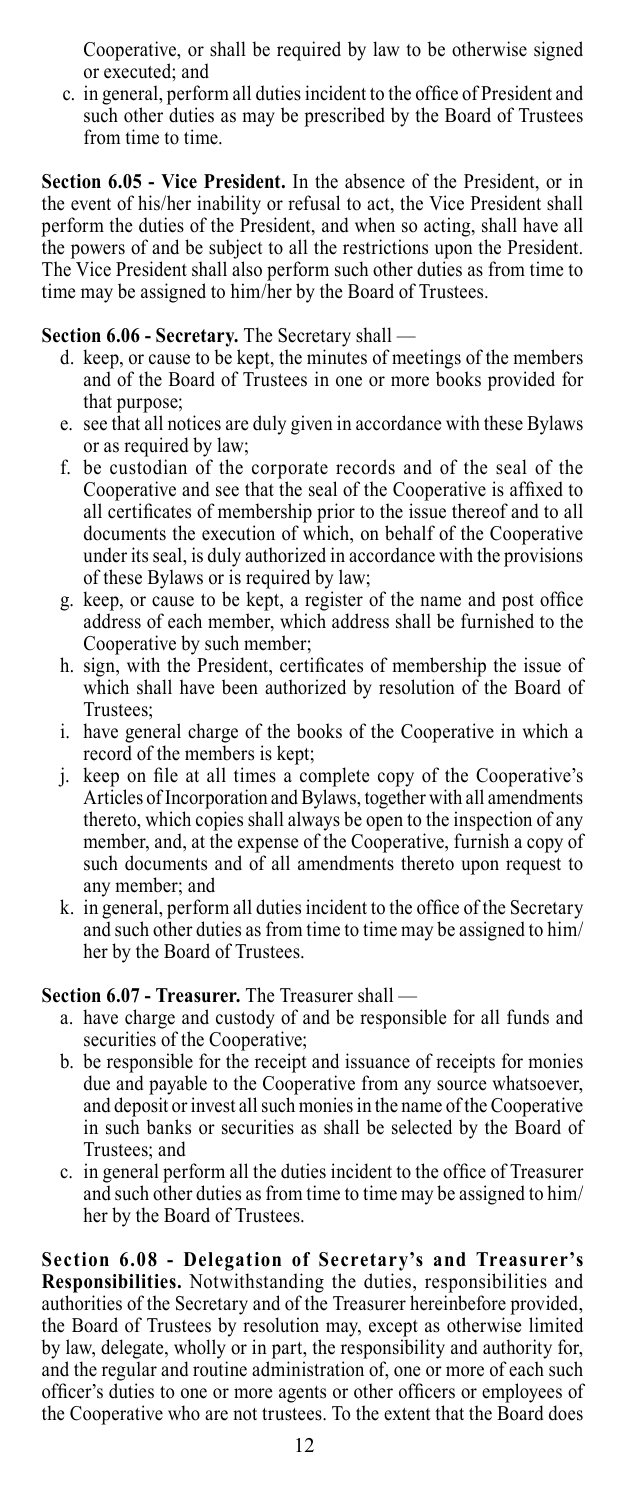so delegate with respect to either such officer, that officer as such shall be relieved from such duties, responsibilities and authorities.

**Section 6.09 - General Manager; Executive Vice President.** The Board of Trustees may appoint a general manager, who may be, but who shall not be required to be, a member of the Cooperative, and who also may be designated Executive Vice President. Such officer shall perform such duties as the Board of Trustees may from time to time require and shall have such authority as the Board of Trustees may from time to time vest in him/her.

**Section 6.10 - Bonds.** The Board of Trustees shall require the Treasurer and any other officer, agent or employee of the Cooperative charged with responsibility for the custody of any of its funds or property to give bond in such sum and with such surety as the Board of Trustees shall determine. The Board of Trustees in its discretion may also require any other officer, agent or employee of the Cooperative to give bond in such amount and with such surety as it shall determine. The costs of all such bonds shall be borne by the Cooperative.

**Section 6.11 - Compensation; Indemnification.** The compensation, if any, of any officer, agent or employee who is also a Trustee or close relative of a Trustee shall be determined as provided in Section 4.06 of these Bylaws, and the powers, duties and compensation of all other officers, agents and employees shall be fixed, or a plan therefor approved, by the Board of Trustees. The Cooperative shall indemnify present and former Trustees and officers, including the General Manager (and/or if so titled, the Executive Vice President), and may, but shall not be obligated to, indemnify one or more of its other agents and employees, to the fullest extent allowable by law; and may purchase insurance to cover such indemnification in such amounts as are fixed by the Board of Trustees.

**Section 6.12 - Reports.** The officers of the Cooperative shall submit at each annual meeting of the members, reports covering the business of the Cooperative for the previous calendar year. Such reports shall set forth the condition at the close of such calendar year.

#### **ARTICLE VII NON-PROFIT OPERATION**

**Section 7.01 - Interest or Dividends on Capital Prohibited.** The Cooperative shall at all times be operated on a cooperative non-profit basis for the mutual benefit of its patrons. No interest or dividends, other than "patronage dividends" as defined below, shall be paid or payable by the Cooperative on any capital furnished by its patrons, except as otherwise required by law.

**Section 7.02 - Patronage Capital in Connection with Patronage Business.** In the furnishing of services of all kinds, including the furnishing of electric energy, the Cooperative's operations shall be so conducted that all patrons will, through their patronage, furnish capital for the Cooperative. In order to induce patronage and to assure that the Cooperative will operate on a non-profit basis, the Cooperative is obligated to account on a patronage basis to all its patrons. Such patronage dividends shall be assigned in an aggregate amount equal to the Cooperative's Federal taxable income related to its patronage business, computed assuming no deduction for patronage dividend amount and after reduction for any losses and deductions incurred during prior years and deductible by the Cooperative in computing its current Federal taxable income. All such amounts at the moment of receipt by the Cooperative are received with the understanding that they are furnished by the patrons as capital. The Cooperative is obligated to pay by credits to a capital account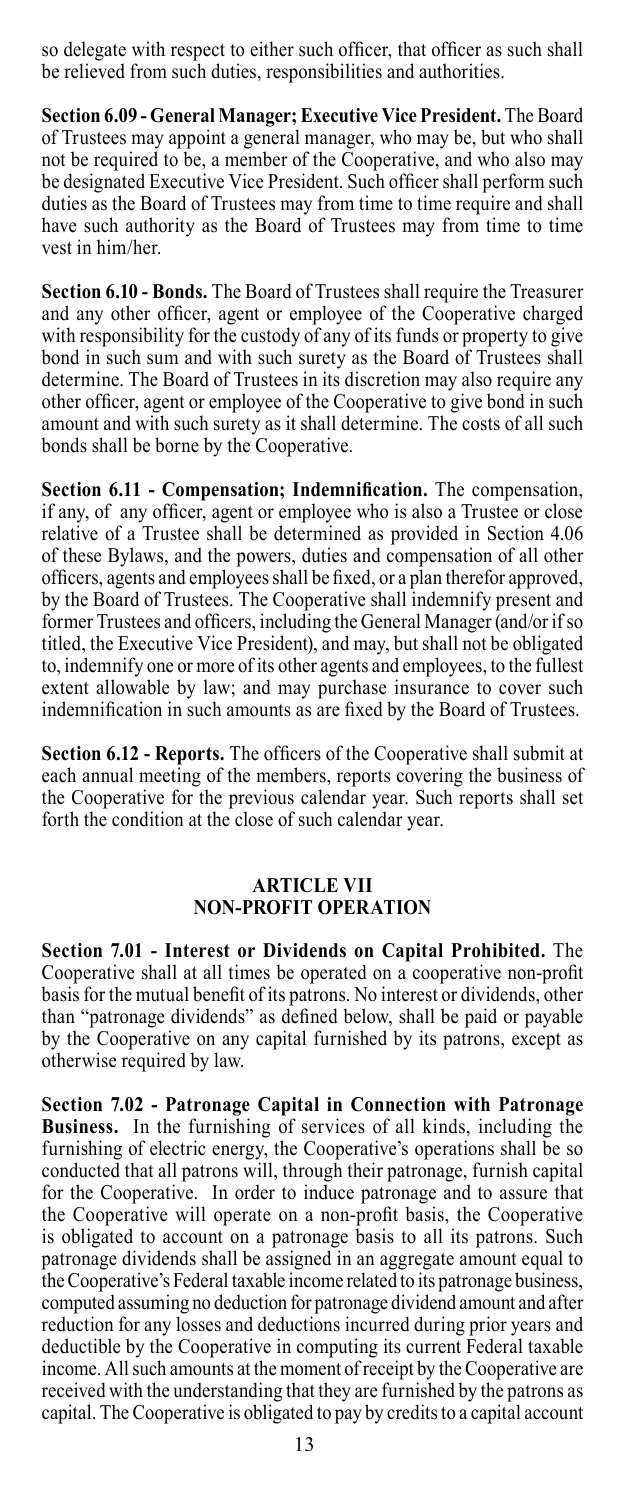for each patron all such patronage dividends. The books and records of the Cooperative shall be set up and kept in such a manner that at the end of each calendar year the amount of capital, if any, so furnished by each patron is clearly reflected and credited in an appropriate record to the capital account of each patron, and the Cooperative shall within a reasonable time after the close of the calendar year notify each patron of the amount of capital so credited to his account; PROVIDED, individual notices of such amounts furnished by each patron shall not be required if the Cooperative notifies all patrons of the aggregate amount of such patronage dividends and provides a clear explanation of how each patron may compute and determine for himself the specific amount of capital so credited to him. All such amounts credited to the capital account of any patron shall have the same status as though they had been paid to the patron in cash in pursuance of a legal obligation to do so and the patron had then furnished the Cooperative corresponding amounts for capital.

All other amounts received by the Cooperative from its patronage income shall, insofar as permitted by law, be (a) used to offset any losses incurred during the current or any prior calendar year and (b) to the extent not needed for that purpose, allocated to its patrons on a patronage basis, and any amount so allocated shall be included as a part of the capital credited to the accounts of patrons, as herein provided.

In the event of dissolution or liquidation of the Cooperative, after all outstanding indebtedness of the Cooperative shall have been paid, outstanding capital credits shall be retired without priority on a pro rata basis before any payments are made on account of property rights of members; PROVIDED, insofar as gains may at that time be realized from the sale of any appreciated asset, such gains shall be distributed to all persons who were patrons during the period the asset was owned by the Cooperative in proportion to the amount of business done by such patrons during that period insofar as is practicable, as determined by the Board of Trustees, before any payments are made on account of property rights of members. If, at any time prior to dissolution or liquidation, the Board of Trustees shall determine that the financial condition of the Cooperative will not be impaired thereby, the capital then credited to patrons' accounts may be retired in full or in part. The Board of Trustees shall determine the method, basis, priority and order of making such retirements, if any, for all amounts heretofore and hereafter furnished as capital; PROVIDED, however, the Board of Trustees shall have the power to adopt rules providing for the separate retirement of that portion ("power supply or other service or supply portion") of the capital credited to the accounts of patrons which corresponds to capital credited to the account of the Cooperative by an organization furnishing power supply or any other service or supply to the Cooperative. Such rules shall (a) establish a method for determining the portion of such capital credited to each patron for each applicable calendar year, (b) provide for separate identification on the Cooperative's books of such portions of capital credited to the Cooperative's patrons, (c) provide for appropriate notifications to patrons with respect to such portions of capital credited to their accounts and (d) preclude a general retirement of such portions of capital credited to patrons for any calendar year prior to the general retirement of other capital credited to patrons for the same year or of any capital credited to patrons for any prior calendar year.

Capital credited to the account of each patron shall be assignable only on the books of the Cooperative pursuant to written instructions from the assignor and only to successors in interest or successors in occupancy in all or a part of such patron's premises served by the Cooperative, unless the Board of Trustees, acting under policies of general application, shall determine otherwise.

The Cooperative, before retiring any capital credited to any patron's account, shall deduct therefrom any amount owing by such patron to the Cooperative, together with interest thereon at the Oklahoma legal rate on judgments in effect when such amount became overdue, compounded annually.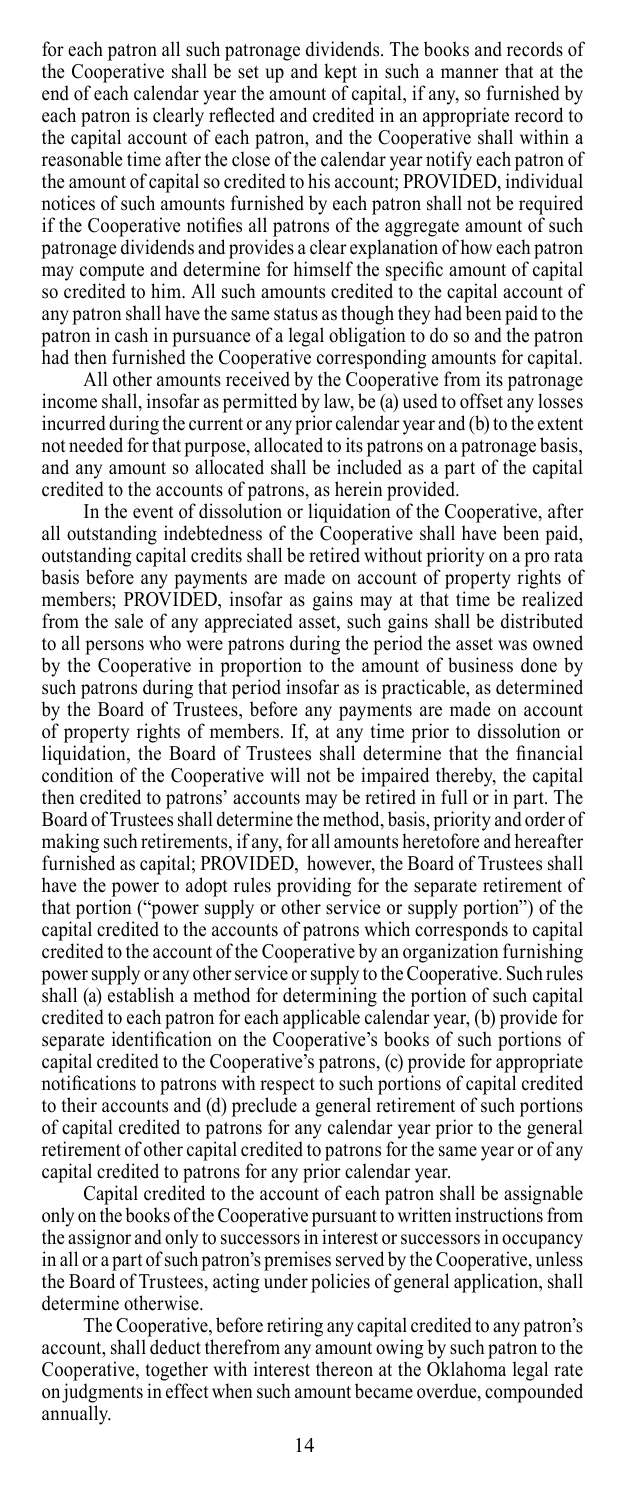The patrons of the Cooperative, by dealing with the Cooperative, acknowledge that the terms and provisions of the Articles of Incorporation and Bylaws shall constitute and be a contract between the Cooperative and each patron, and both the Cooperative and the patrons are bound by such contract, as fully as though each patron had individually signed a separate instrument containing such terms and provisions. The provisions of this Article of the Bylaws shall be called to the attention of each patron of the Cooperative by posting in a conspicuous place in the Cooperative's office.

#### **ARTICLE VIII DISPOSITION AND PLEDGING OF PROPERTY; DISTRIBUTION OF SURPLUS ASSETS ON DISSOLUTION**

**Section 8.01 - Disposition and Pledging of Property.** (a) The members may authorize any sale, lease-sale, exchange, transfer or other disposition of all or a substantial portion of the Cooperative's properties and assets by the affirmative vote of not less than two-thirds  $(2/3)$  of all the members, and the Board of Trustees may authorize the pledging of such properties and assets as securities, as provided in the Rural Electric Cooperative Act, as amended from time to time. Further, consistent with that Act and other applicable law and these Bylaws, the Cooperative's Board of Trustees may authorize any sale, lease, lease-sale, exchange, transfer or other disposition of (1) less than a substantial portion of the Cooperative's assets, and/or (2) any property or merchandise no longer necessary or useful for the operation of the Cooperative. "Substantial portion" means ten percent  $(10\%)$  or more of the Cooperative's total assets.

(b) Not in conflict with, or in lieu of, but rather as supplementary to the foregoing subSection (a), the following procedures shall be followed in authorizing such a sale, lease, lease-sale, exchange, transfer or disposition of all or a substantial portion of the Cooperative's properties and assets:

(1) The Board of Trustees shall first appoint three persons and/or firms, each of whom or which is independent of the Cooperative and of the other two and each being expert in electric utility property evaluations, and commission them, separately, to study, appraise and evaluate such assets and properties, including their going concern value and the values associated with the right of the members to participate in the ownership and control of the Cooperative. Such appraisers shall be instructed to and shall take into account any other factors they may deem relevant in determining the present market value of such assets and properties. Within not more than sixty (60) days after their appointment and commission, each appraiser shall render his or its highest determination of such present value. The Board of Trustees shall not recommend and submit for member approval any plan to sell, lease, lease-sell, exchange, convey, transfer or otherwise dispose of such assets and properties for a consideration that is less than the highest such determination rendered by the appraisers; nor shall it, following the expiration of one (1) year after receipt of the appraisers' reports, make such a recommendation and submittal without, again, first complying with the foregoing requirements.

(2) If, after receiving such appraisals, the Board of Trustees resolves to pursue the matter further, it shall, within sixty (60) days after such resolution, transmit the appraisals, together with any underlying data and information that may have accompanied them, to every other electric membership corporation corporately sited and operating in Oklahoma and invite it to submit competing or alternative proposals, including proposals to merge or consolidate with the Cooperative. Such appraisals shall also be accompanied by any proposal for such a sale, lease, leasesale, exchange, conveyance, transfer or other disposition received by the Cooperative within one (1) year prior to the receipt of the last appraisal or received subsequent thereto but prior to the adoption of such resolution; PROVIDED, only the most recent proposal from a person that has made two or more proposals need be so transmitted. Such other electric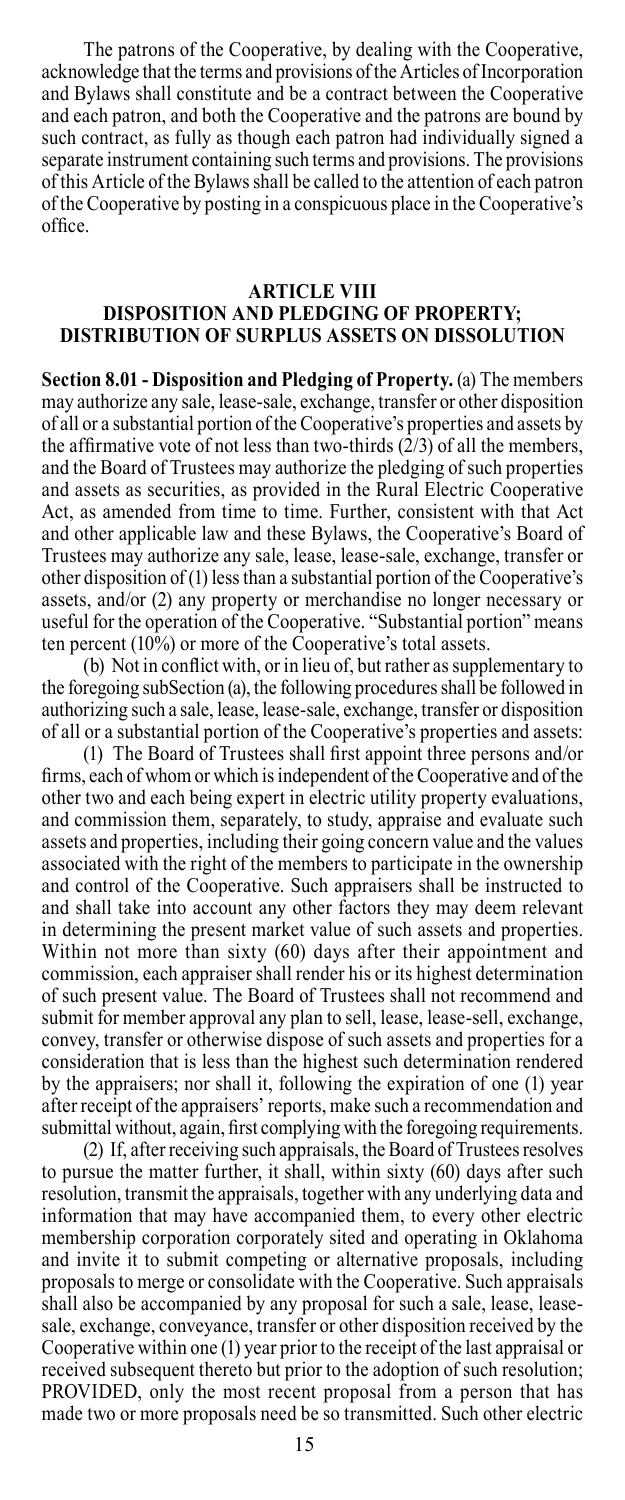membership corporations shall be given at least sixty (60) days within which to submit competing or alternative proposals, and they shall be notified in such transmittal of the actual final date for such submissions.

(3) If, after such date, the Board of Trustees so resolves, it shall recommend and submit to the members (i) a proposal for such a sale, lease, lease-sale, exchange, conveyance, transfer or other disposition or (ii) a proposal to merge or consolidate the Cooperative with one or more electric membership corporations, but shall accompany the proposal with verbatim copies of all competing or alternative proposals it has received, together with all of the appraisals. The Board of Trustees shall submit such recommendation and information to the members and shall at the same time call and give notice of a special meeting of the members thereon, or if it so determines, notify the members that the matter will be considered and acted upon at the ensuing annual member meeting, in any event stating in detail each of any such proposals. The special or annual meeting shall be held not less than ten (10) nor more than twentyfive (25) days after the giving of such notice thereof.

(4) Any two hundred (200) or more members of the Cooperative may, over their respective signatures and within not less than fortyfive (45) days prior to the date of such member meeting, petition the Cooperative to mail to all of the Cooperative's members any statement of opposition to the Board of Trustees' recommendation and/or of their own recommendation that a competing or alternative proposal, which may be or include a proposition to merge or consolidate the Cooperative with one or more other electric membership corporations, be submitted to and acted upon by the members at such meeting, in which event the Board of Trustees shall cause a printed copy of the petition, including the printing of the names of the member signatories, thereof, together with a printed copy of the statement, to be transmitted to all of the Cooperative's members via the United States mail not less than twenty-five (25) days prior to such member meeting, with the cost of such printing and mailing to be borne by the Cooperative. When so mailed, such petition and statement shall constitute sufficient notice of any such competing or alternative proposal for the same to be considered and acted upon at such meeting.

The provisions of this subSection (b) shall not apply to a sale, lease, lease-sale, exchange, transfer or other disposition to one or more other electric membership corporations; or if the substantive or actual legal effect thereof is to merge or consolidate with such other one or more electric cooperatives; or if such is in the nature of a forced sale for the reason that the purchaser possesses and otherwise would exercise the legal right to acquire, damage, relocate or destroy such property by condemnation or otherwise without the Cooperative's consent.

(c) No offer to purchase or lease-purchase and no offer to sell, lease, lease-sell, exchange, transfer or otherwise dispose of all or substantially all of the Cooperative's assets and properties shall be valid or, if made and accepted, enforceable unless the total consideration to be paid or otherwise furnished therefor, to the extent that the same is in excess of the amounts necessary to discharge or to provide for the discharge of the Cooperative's liabilities, shall be distributed to, or if such be the case allocated and assigned to, the patrons or former patrons of the Cooperative in the manner provided for in the Articles of Incorporation, Bylaws or applicable law.

Notwithstanding anything herein contained or any other provisions of law, the Board of Trustees, without authorization by the members thereof, shall have full power and authority upon an affirmative vote of not less than two-thirds (2/3) of the Board of Trustees to authorize the execution and delivery of a lease and leaseback transaction only where the Board of Trustees determines that such transaction will not impair the ability of the Cooperative to use the assets as needed to serve the members; provided, however, that such transactions shall apply only to the physical assets of the Cooperative and shall not be used to effect a sale or other disposition of the cooperative business entity itself; and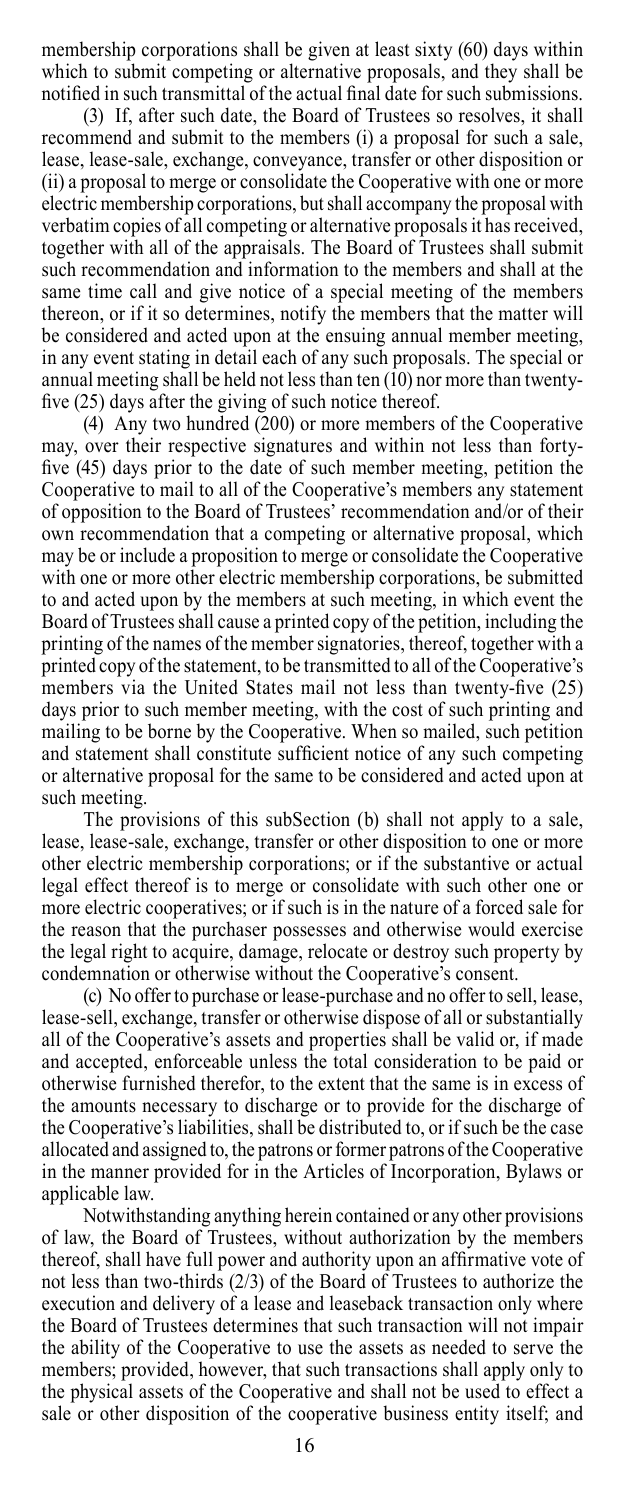further, shall have full power and authority to authorize the execution and delivery of mortgage(s) or deed(s) of trust upon, or the pledging or encumbering of, any or all of the property, assets, rights, privileges, licenses, franchises and permits of the Cooperative, whether acquired or to be acquired, and wherever situated, as well as the revenues and income therefrom, all upon such terms and conditions as the Board of Trustees shall determine, to secure any indebtedness of the Cooperative to the United States of America or any instrumentality or agency thereof or to any corporation or financial institution authorized to assist in the credit and financial needs of rural electric cooperatives.

**Section 8.02 - Distribution of Surplus Assets on Dissolution.** Unless otherwise forbidden by law, upon the Cooperative's dissolution, any assets remaining after all liabilities or obligations of the Cooperative have been satisfied and discharged shall, to the extent practicable as determined by the Board of Trustees and not inconsistently with the provisions of the third paragraph of Section 7.02 of these Bylaws, be distributed without priority among all persons who are or who have been members of the Cooperative for any period during its existence, on the basis that their respective patronage during such periods bears to the total receipts of the Cooperative since its inception; PROVIDED, HOWEVER, if in the judgment of the Board the amount of such surplus is too small to justify the expense of making such distribution, the Board may, in lieu thereof, donate, or provide for the donation of, such surplus to one or more nonprofit charitable or educational organizations that are exempt from Federal income taxation.

#### **ARTICLE IX SEAL**

**Section 9.01 - Seal.** The Corporate seal of the Cooperative shall be in the form of a circle and shall have inscribed about the circumference thereof the name of "0KLAHOMA ELECTRIC COOPERATIVE, NORMAN, OKLAHOMA," and the words, "Corporate Seal," in the center portion thereof.

#### **ARTICLE X FINANCIAL TRANSACTIONS**

**Section 10.01 - Contracts.** Except as otherwise provided in these Bylaws, the Board of Trustees may authorize any officer or officers, agent or agents to enter into any contract or execute and deliver any instrument in the name and on behalf of the Cooperative, and such authority may be general or confined to specific instances.

**Section 10.02 - Checks, Drafts, etc.** All checks, drafts or other orders for the payment of money, and all notes, bonds or other evidences of indebtedness issued in the name of the Cooperative shall be signed and/ or countersigned by such officer or officers, agent or agents, employee or employees of the Cooperative and in such manner as shall from time to time be determined by resolution of the Board.

**Section 10.03 - Deposits.** All funds, except petty cash, of the Cooperative, shall be deposited from time to time to the credit of the Cooperative in securities of the United States Government, certificates of deposit, National Rural Utilities Cooperative Finance Corporation (CFC), federally insured banks or savings and loan institutions, or other approved institutions or depositories, as the Board may select.

**Section 10.04 - Change in Rates.** Written notice shall be given to any required entity not less than ninety (90) days prior to the date upon which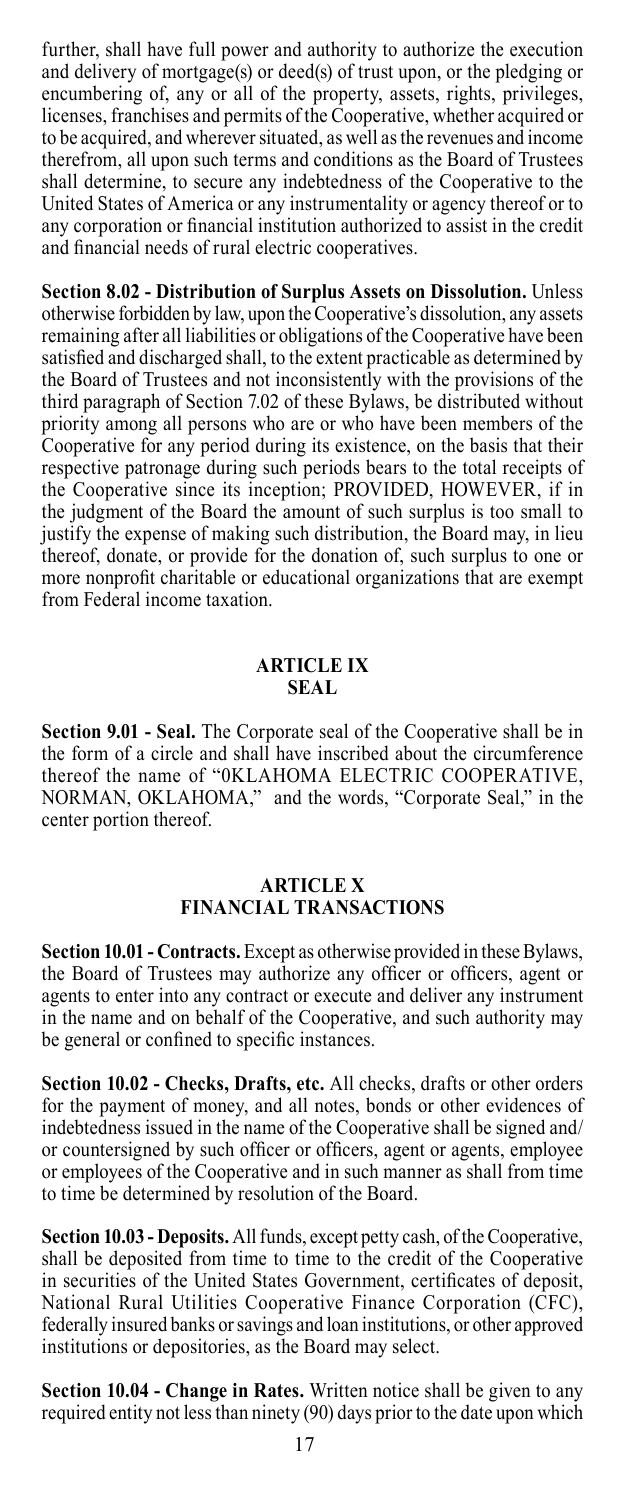any proposed change in the rates charged by the Cooperative for electric energy becomes effective.

**Section 10.05 - Fiscal Year.** The fiscal year of the Cooperative shall begin on the 1st day of January of each year, and end on the 31st day of December in that same year.

#### **ARTICLE XI MISCELLANEOUS**

**Section 11.01 - Membership in Other Organizations.** The Cooperative shall not become a member or purchase stock in any other organization without an affirmative vote of not less than two-thirds of all the Trustees at a regular or special meeting of Trustees, provided that the notice of such meeting shall specify the organization and action to be taken upon such proposed membership; and provided, further however, that the Cooperative may, upon the authorization of the Board, purchase stock in or become a member of any corporation or organization organized on a non-profit basis for the purpose of engaging in or furthering the cause of rural electrification, and such other organizations as the Board of Trustees may determine beneficial to the Cooperative.

**Section 11.02 - Waiver of Notice.** Any member or Trustee may waive in writing, any notice of a meeting required to be given by these Bylaws. The attendance of a member or Trustee at any meeting shall constitute a waiver of notice of such meeting by such member or Trustee, except in case a member or Trustee shall attend a meeting for the express purpose of objecting to the transaction of any business because the meeting shall not have been lawfully called or convened.

**Section 11.03 - Rules, Policies and Regulations.** The Board shall have power to make and adopt such rules, policies and regulations, not inconsistent with law, the Articles of Incorporation or these Bylaws, as it may deem advisable for the management of the business and affairs of the Cooperative.

**Section 11.04 - Accounting System and Reports.** The Board of Trustees shall cause to be established and maintained a complete accounting system. Selected accounts of the Cooperative may be examined by a committee of the Trustees appointed by the President of the Board of Trustees periodically, at such times as the President or the Committee may deem it necessary or appropriate. The Board of Trustees shall also within sixty (60) days after the close of each fiscal year cause to be made a full and complete audit of the accounts, books and financial condition of the Cooperative as of the end of such fiscal year. Such audit reports shall be submitted to the members at the annual meeting next following the close of such fiscal year.

**Section 11.05 - Area Coverage.** The Board shall make diligent effort to see that electric service is extended to all eligible unserved persons within the Cooperative service area who (a) desire such service and (b) meet all reasonable requirements established by the Cooperative as a condition of such service.

#### **ARTICLE XII AMENDMENTS**

**Section 12.01 Power to Amend.** Subject to the provisions of the Oklahoma Rural Electric Cooperative Act, as amended from time to time, these Bylaws may be changed (supplemented, altered, amended or repealed) by the affirmative vote of not less than a majority of the votes cast by the members represented, at any regular or special member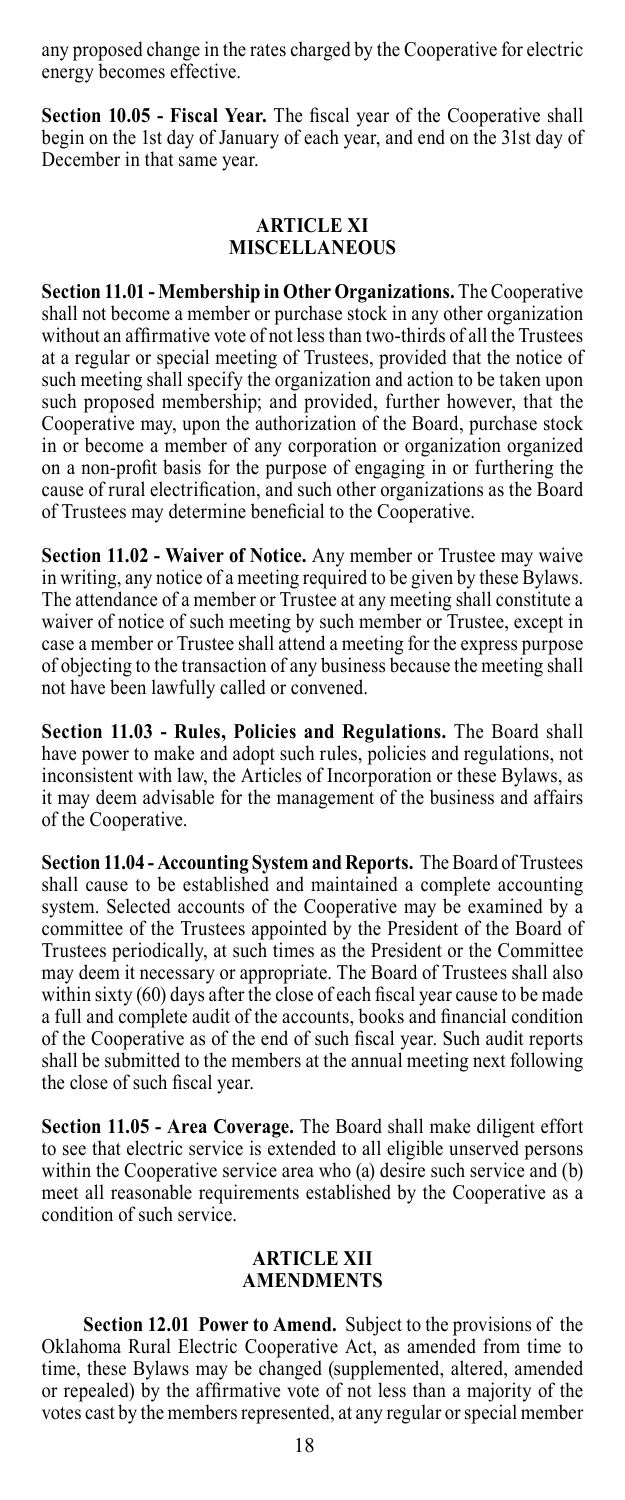meeting, as the case may be; PROVIDED, either the Board of Trustees or the members may repeal or correct any By-Law if, as established by law, such By-Law is illegal or has become a legal nullity.

**Section 12.02 - Procedure for Amending.** A By-Law may be changed only if (1) a copy or an accurate summary explanation of the proposed change is contained in or with the notice of the member meeting at which it is to be acted upon; and (2) it is sponsored by at least fifty (50) members who over their signatures file with the Cooperative a petition, proposing such change and setting forth with particularity the wording thereof and the time that the change is to become effective, at least forty-five (45) days prior to the date of the member meeting at which such change will be acted upon; PROVIDED, if the Cooperative is presented with a written request by one or more but less than fifty (50) members, and if the request sets forth with particularity the wording of the proposed change and the time that it is to become effective, the Board of Trustees may, but shall not be obligated to, waive the foregoing petition requirement and cause such proposed change to be noticed and acted upon; PROVIDED FURTHER, the Board of Trustees shall not cause any proposed By-Law change to be noticed or acted upon, or permit any amendment to a proposed By-Law change to be acted upon, if it determines that such, if adopted, would be illegal or a legal nullity.

#### **ARTICLE XIII INDEMNIFICATION**

**Section 13.01 - Indemnification of Officers, Trustees, Employees and Agents.** (a) The Cooperative shall indemnify any person who was or is a party, or is threatened to be made a party to any threatened, pending or completed action, suit or proceeding, whether civil, criminal, administrative or investigative, by reason of the fact that he/she is or was a Trustee, officer, employee or agent of the Cooperative, or is or was serving at the request of the Cooperative as a Trustee, officer, employee or agent of another Cooperative, corporation, partnership, joint venture, trust or other enterprise, for all expenses (including attorneys' fees), judgments, fines and amounts paid in settlement, actually and reasonably incurred by him/her in connection with such action, suit or proceeding, if he/she acted in good faith and in a manner reasonably believed to be in or not opposed to the best interest of the Cooperative, and with respect to any criminal action or proceeding, had no reasonable cause to believe his/her conduct was unlawful; PROVIDED, HOWEVER, that such indemnity shall not include any expenses incurred by any such person in respect of any claim, issue or matter as to which such person shall have been adjudged to be liable for negligence or misconduct in the performance of his/her duty to the Cooperative, except as provided by law.

(b) In no event shall anything contained hereinabove be construed so as to protect, or to authorize the Cooperative to indemnify any such person against any liability to the Cooperative or to its members to which he would otherwise be subject by reason of his/her willful malfeasance, bad faith, gross negligence or reckless disregard of the members' rights and duties involved in the conduct of his/her office as such Trustee, officer, employee or agent.

(c) The indemnification provided hereinabove shall not be deemed exclusive of any other rights to which those seeking indemnification may be entitled under any By-Law, agreement, vote of members or disinterested Trustee or otherwise, and shall not in any way limit any right which the Cooperative may have to make different or further indemnifications with respect to the same or different persons or classes of persons, and as provided by law.

(d) The foregoing right of indemnification shall inure to the benefit of the heirs, executors or administrators of any such person, Trustee, officer, employee or agent, and shall be in addition to all other rights to